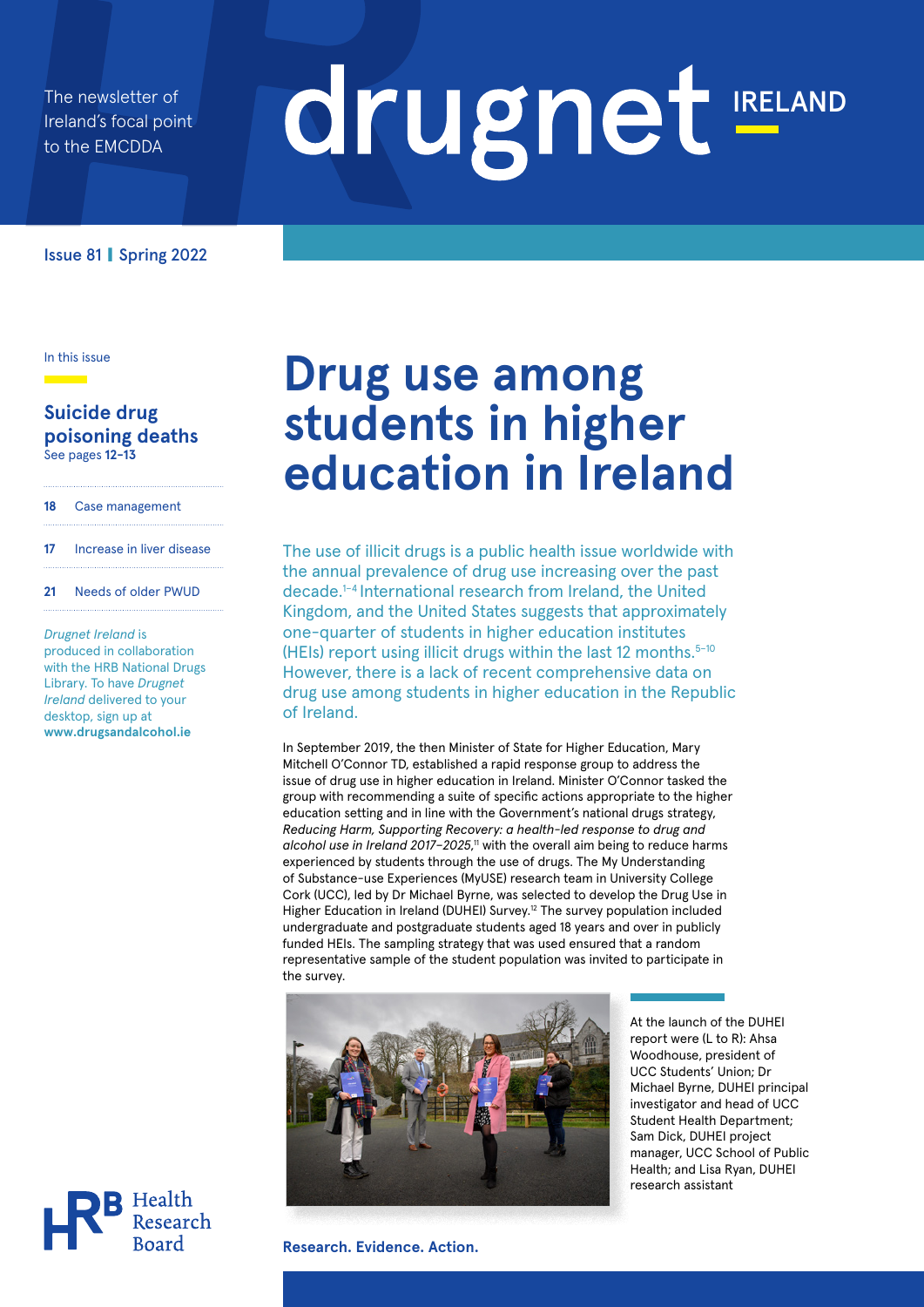# **Contents**

#### **COVER STORY**

| Drug use among students in higher education |    |
|---------------------------------------------|----|
| in Ireland                                  | O1 |
|                                             |    |

#### POLICY AND LEGISLATION

| Sexual violence related to alcohol and/or drug<br>use among Irish students                                                                      | 04 |
|-------------------------------------------------------------------------------------------------------------------------------------------------|----|
| Joint Committee on Health and the national<br>drugs strategy                                                                                    | በለ |
| Industry influence over global alcohol policies<br>via the World Trade Organization: a qualitative<br>analysis of discussions on alcohol health |    |
| warning labelling, 2010-2019                                                                                                                    | Ωď |

#### RECENT RESEARCH

| Exploring grief within the family system following<br>a drug-related death of a family member | 09 |
|-----------------------------------------------------------------------------------------------|----|
| Treating alcohol withdrawal syndrome with                                                     |    |
| baclofen in opioid-dependent patients                                                         | 10 |
| Consumer protection messages in alcohol                                                       |    |
| marketing on Twitter in Ireland: a content                                                    |    |
| analysis                                                                                      | 11 |
| Comparing characteristics of suicide to                                                       |    |
| non-suicide drug poisoning deaths, by sex,                                                    |    |
| in Ireland                                                                                    | 12 |
|                                                                                               |    |

#### PREVALENCE AND CURRENT SITUATION

| Trends in alcohol and drug admissions to           |    |
|----------------------------------------------------|----|
| psychiatric facilities                             | 13 |
| Healthcare professional wellbeing impacted by      |    |
| Covid-19 while supporting clients with addiction   |    |
| in Ireland                                         | 15 |
| Rising alcoholic liver disease hospital admissions |    |
| and deaths in Irish hospitals, 2007-2016: a        |    |
| retrospective cross-sectional analysis             | 17 |
|                                                    |    |

#### **RESPONSES**

| Overview of case management related to work |    |
|---------------------------------------------|----|
| with people who use drugs                   | 18 |
| The experience of Chrysalis Drug Project in |    |
| providing case management                   | 19 |
| Gender-specific services for women          |    |
| experiencing homelessness and addiction     | 20 |
| The needs of people who use drugs and are   |    |
| aged 40+ years                              | 21 |
| Merchants Quay Ireland annual review, 2020  | 22 |
| Ana Liffey Drug Project annual report, 2020 | 24 |
|                                             |    |

#### UPDATES

| Recent publications | 25 |
|---------------------|----|
|---------------------|----|

The policy, research, and other documents covered in this issue of *Drugnet Ireland* have all been retrieved by the HRB National Drugs Library and may be accessed on its website **www.drugsandalcohol.ie**

# **In brief**

**Like many contentious social issues, positions on drug policy are often aligned with political outlooks. While what are described as cultural issues have blurred the traditional dividing line between left and right, we can still speak about coherent political philosophies. Politics, at least in the developed world, can be understood as competition between liberal and conversative world outlooks. Liberals comprise two camps: one libertarian, which is liberal on economic issues and protective of individual liberty; and one which is social democratic, also keen to guard personal freedoms but in favour of an interventionist state to offset the consequences of market failures. Conservatives emphasise the value of stability and see government's role as supporting societal anchors such as the family, personal responsibility, self-reliance, and respect for tradition. Personal freedom is an essential aspect of conservative philosophy, but the state has the right to intervene to prevent behaviour deemed harmful to the individual or the community.**

Over the past several decades we've seen how these, admittedly loosely defined, political outlooks are reflected in stances taken on the legal status of drugs and the sanctions used to control their use, the response to problematic use, and the attention given to the adverse consequences of using illegal substances. Liberals argue that an individual's behaviour is their own concern and the state has no business interfering if no harm is being done to others. Further, criminalisation is a cruel reaction to personal preferences and merely enriches those who operate outside the law. While libertarians might have no truck with state support for treatment and harm reduction interventions, like social democrats they acknowledge that drug use is a feature of contemporary life and its suppression is both counterproductive and unethical.

Liberals tend to take a common position on a famous historical experiment that attempted to alter a population's substance use behaviour. Prohibition in America (1920–1933) is often seen as a historical catastrophe, a blunt policy instrument and a futile attempt by an overreaching state heavily influenced by a political movement that was puritanical, intolerant of alternative world views, and imbued with evangelical zealotry. A recent comparative history of prohibition and temperance movements in different parts of the world challenges this consensus.<sup>1</sup> It puts the American prohibition period in the context of a diverse international response to alcohol-related harm. Temperance in the 19th and early 20th centuries was aligned with abolitionism, anticolonialism, and organised labour, and was a humane and often politically radical response to a major social problem. Major pro-temperance and prohibition figures such as Frederick Douglass, Hjalmar Branting, founder of the Swedish Social Democratic Party, and Emile Vandervelde, founder of the Belgian Labour Party, would be highly regarded by today's champions of progressive causes.

All facets need to be considered in discussions around regulation of both legal substances and those that are currently controlled. Commercial interest in one or other side of the debate adds a further layer of complexity. It is often difficult to determine how personal freedoms are best served, but we have to make sure that contributions are based on rigour and respect for facts. When protagonists on one or other side of a debate refer to historical events, they should treat them with the same respect as epidemiological or other evidence. Assertions need to be challenged, even if they refer to the distant past. While we should also avoid anachronistic comparisons, it if fair to say that today's defenders of human rights would be in good company with the leaders of prohibition and temperance movements of the past. They may have used different language, but they too were committed to the rights of the individual, building a collective approach to health and wellbeing and bravely challenging powerful interests to create a better society.

<sup>1</sup> Schrad ML (2021) *Smashing the liquor machine: a global history of prohibition*. New York: Oxford University Press.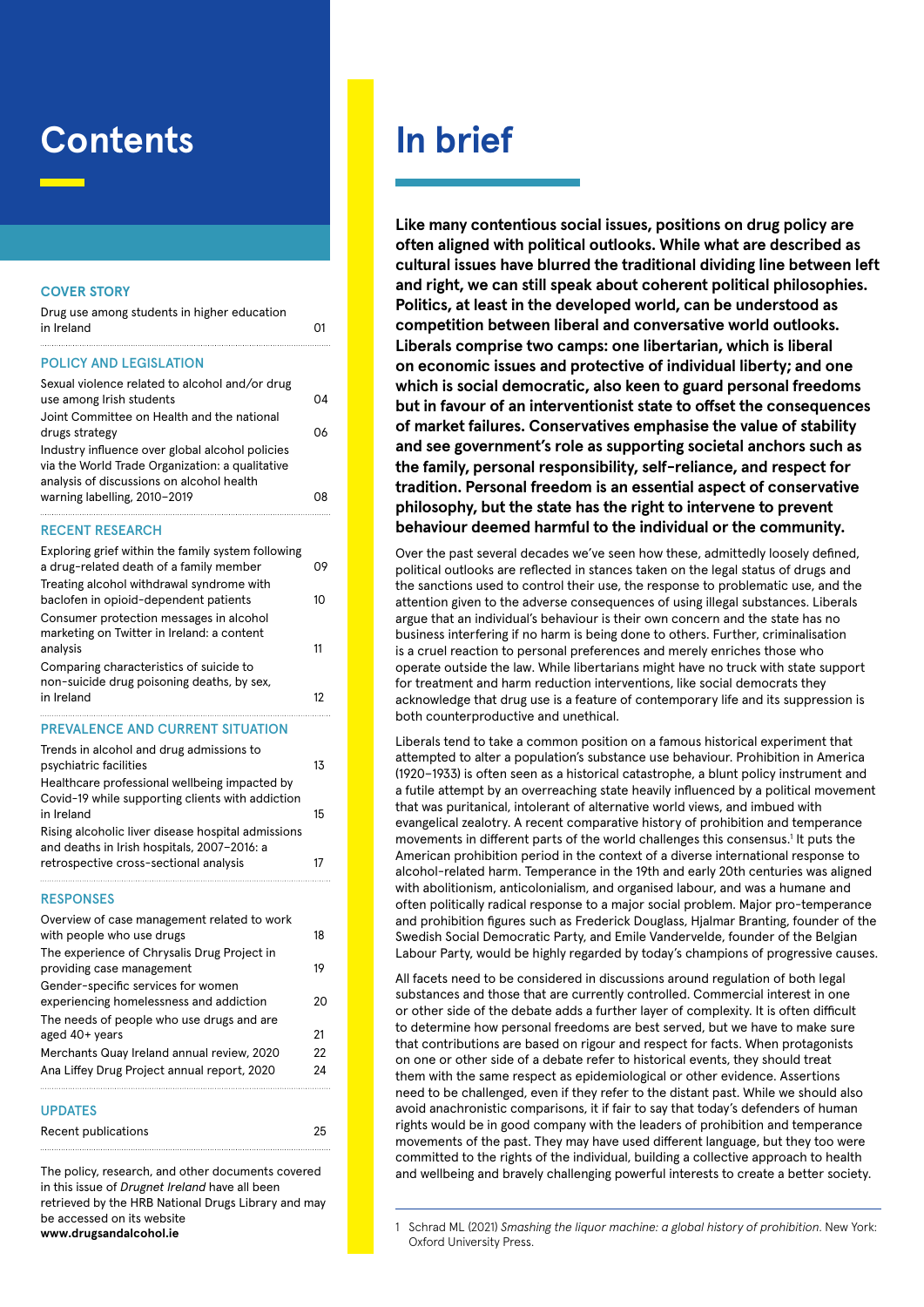

### Drug use among students in higher education in Ireland continued

Source: DUHEI, 2022

**Figure 1: Type of drugs used by DUHEI survey participants who reported ever using an illegal drug**

Twenty-one publicly funded HEIs in the Republic of Ireland participated in DUHEI. Data collection was completed in early 2021 via a secure online survey platform. Over 11,500 participant responses were included for analysis, of which 60% were female. The median age was 21 years; 81% were undergraduates and 90% were European Union students. The main findings from the DUHEI survey are discussed below.

#### **Student drug use**

Results from the DUHEI survey revealed that over one-half of participating students reported ever using an illicit drug, with over one-third reporting drug use in the last year (recent use) and one-fifth reporting using drugs in the last month (current use). Among students reporting ever using an illegal drug (see Figure 1), the most commonly used drugs were cannabis (52%), cocaine (25%), ecstasy (23%), ketamine (16%), mushrooms (12%), amphetamines (9%), and new psychoactive substances (NPS) (8%). This order of prevalence of drugs/drug types was maintained across all three user groups.

Current users of cannabis reported doing so approximately twice weekly, while current users reporting cocaine or ketamine use did so approximately once monthly. One in four males and one in six females indicated current drug use; four out of 10 current users reported using two or more drugs on the same occasion. For the majority of drug types, the age of first use was between 19 and 21 years, whereas for cannabis it was between 16 and 18 years. One in four current users reported using cannabis when they were less than 16 years of age.

#### **Harms and effects**

Although a majority of recent and current users felt that their drug use had neither negative nor positive effects on many aspects of their lives, the survey found that based on Drug Abuse Screening Test (DAST-10) scores, one in three recent

users and over one in two current users were at moderate or substantial risk of harms arising from their drug use. Just under one in two recent or current users reported having unprotected or unintended sex, or getting into fights, on at least one occasion in the preceding year. Six out of 10 current users reported engaging in sexual activity while under the influence of drugs and one in three of these reported that the drug used was cocaine. In addition, one in three current users believed that drugs have a negative effect on student life.

#### **Changing drug use behaviours**

One in three users reported that they had tried to reduce their drug use. The most commonly reported means of changing drug use were avoiding environments where drugs are used and avoiding friends and peers who use drugs. For all participants, face-to-face interventions were perceived as being more effective than online interventions to reduce drug-related harms. Education was perceived as being the least effective intervention to reduce harm, while counselling was perceived as being the most effective intervention to reduce harms from drug use.

#### **Other findings**

Other findings from the DUHEI survey include the following:

- **•** Less than one in 20 participants reported using smart drugs (i.e. study drugs/nootropics/cognitive enhancers), while one in 10 current users reported using smart drugs to enhance their academic performance.
- **•** Over one in 20 participants reported that they previously had a drug or alcohol problem; for one-half of these, it had resolved within the previous two years.
- **•** One in four of those with a previous drug or alcohol problem identified themselves as currently in active recovery.

Issue 81 **|**

Spring 2022

**drugnet**

IRELAND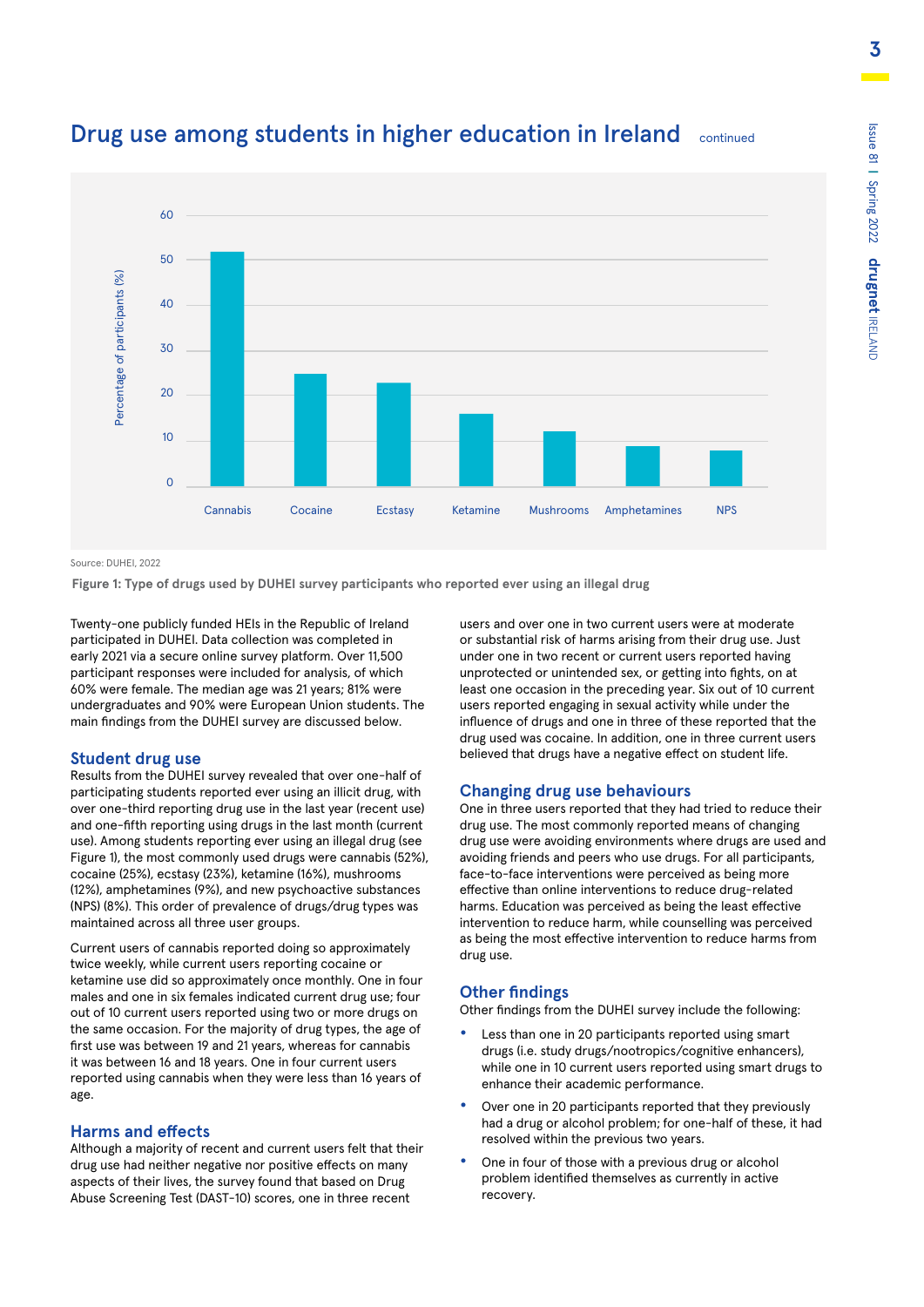### Drug use among students in higher education in Ireland

continued

- **•** Of those who had used drugs during the Covid-19 pandemic, one in three had decreased their use, while just less than one in four had increased their use over this period.
- **•** One in 10 participants reported using drugs for the first time since the Covid-19 pandemic began.

#### **Conclusions**

The study authors noted that over one-half of those who currently use drugs identified in the DUHEI survey were at moderate or substantial risk of harm from drug use based on their DAST-10 score. They suggest that interventions targeted at the level of the individual are clearly required in Irish HEIs. In addition, interventions at an institution and sector level are also required to support those who do not use drugs and to aid the recovery and reduce the harms experienced by those who do. They also recommend that the DUHEI survey should be repeated at five-yearly intervals to monitor trends in drug use prevalence, attitudes, and behaviours among students in Ireland.

#### **Seán Millar**

- 1 European Monitoring Centre for Drugs and Drug Addiction (2012) *The state of the drugs problem in Europe: annual report 2012*. Luxembourg: Publications Office of the European Union. https://www.drugsandalcohol.ie/18783/
- 2 World Health Organization (2016) *The health and social effects of nonmedical cannabis use*. Geneva: World Health Organization. https://www.drugsandalcohol.ie/25267/
- 3 United Nations Office on Drugs and Crime (2018) *World drug report 2018.* Vienna: United Nations. https://www.drugsandalcohol.ie/29252/
- 4 Substance Abuse and Mental Health Services Administration (2017) *Key substance use and mental health indicators in the United States: results from the 2016 national survey on drug use and health.* Rockville, MD: Center for Behavioral Health Statistics and Quality. pp. 17–44. Available online at: https://store.samhsa.gov/
- 5 Bennett TH and Holloway KR (2014) Drug misuse among university students in the UK: implications for prevention. *Subst Use Misuse*, 49(4): 448–455.
- 6 Cahill E and Byrne M (2010) Alcohol and drug use in students attending a student health centre. *Ir Med J*, 103(8): 230–233.
- 7 Hope A, Dring C and Dring J (2005) *College Lifestyle and Attitudinal National (CLAN) Survey.* Dublin: Health Promotion Unit, Dept of Health and Children. https://www.drugsandalcohol.ie/4327/
- 8 Dooley B, O'Connor C, Fitzgerald A and O'Reilly A (2019) *My World Survey 2: The National Study of Youth Mental Health in Ireland*. Dublin: University College Dublin/Jigsaw National Centre for Youth Mental Health. https://www.drugsandalcohol.ie/31343/
- 9 Davoren MP, Shiely F, Byrne M and Perry IJ (2015) Hazardous alcohol consumption among university students in Ireland: a crosssectional study. *BMJ Open*, 5(1): e006045.
- 10 Skidmore CR, Kaufman EA and Crowell SE (2016) Substance use among college students. *Child Adolesc Psychiatr Clin N Am*, 25(4): 735–753.
- 11 Department of Health (2017) *Reducing Harm, Supporting Recovery: a health-led response to drug and alcohol use in Ireland 2017– 2025*. Dublin: Department of Health. https://www.drugsandalcohol.ie/27603/
- 12 Byrne M, Dick S, Ryan L, Dockray S, Davoren M, Heavin C, *et al.* (2022) *The Drug Use in Higher Education in Ireland (DUHEI) Survey 2021: main findings.* Cork: University College Cork. https://www.drugsandalcohol.ie/35515/

#### POLICY AND LEGISLATION

# **Sexual violence related to alcohol and/or drug use among Irish students**

#### **Background**

In 2021, a national survey was carried out among 7,901 students and 3,516 staff to monitor the experiences of students and staff in relation to sexual violence and harassment in higher education institutions (HEIs) in Ireland and their awareness and confidence in HEI policies, processes, and initiatives in the area.1,2

Overall, the survey found that students and staff felt safe from sexual harassment at their HEI. A majority of students were aware and had seen awareness-raising campaigns on consent,

sexual violence, or harassment on social media or Students' Union campaigns and posters.

This comprehensive survey included extensive and detailed findings from both the student and staff surveys. However, for the purposes of this article, sexual violence pertaining to alcohol and/or drug use mentioned by students is summarised. This includes where sexual violence was reported and the student taken advantage of when too drunk or 'out of it' to stop what was happening, and the reporting of drug and/or alcohol use prior to the incident by the perpetrator and by the student who experienced the sexual violence.

#### **Sexual violence when student was drunk or incapacitated**

One part of the student survey looked at sexual violence where the student was too drunk or out of it to stop what was happening. It contained questions about the experience of sexual violence, which included non-consensual sexual touching, oral sex, vaginal penetration, anal penetration, being made to perform anal or vaginal sex, as well as attempted oral, anal, or vaginal sex. Students were provided with a statement at the beginning of each section and asked if the statement applied to them. Those that completed this section of the survey were then asked to complete further follow-up questions relating to the sexual violence experienced.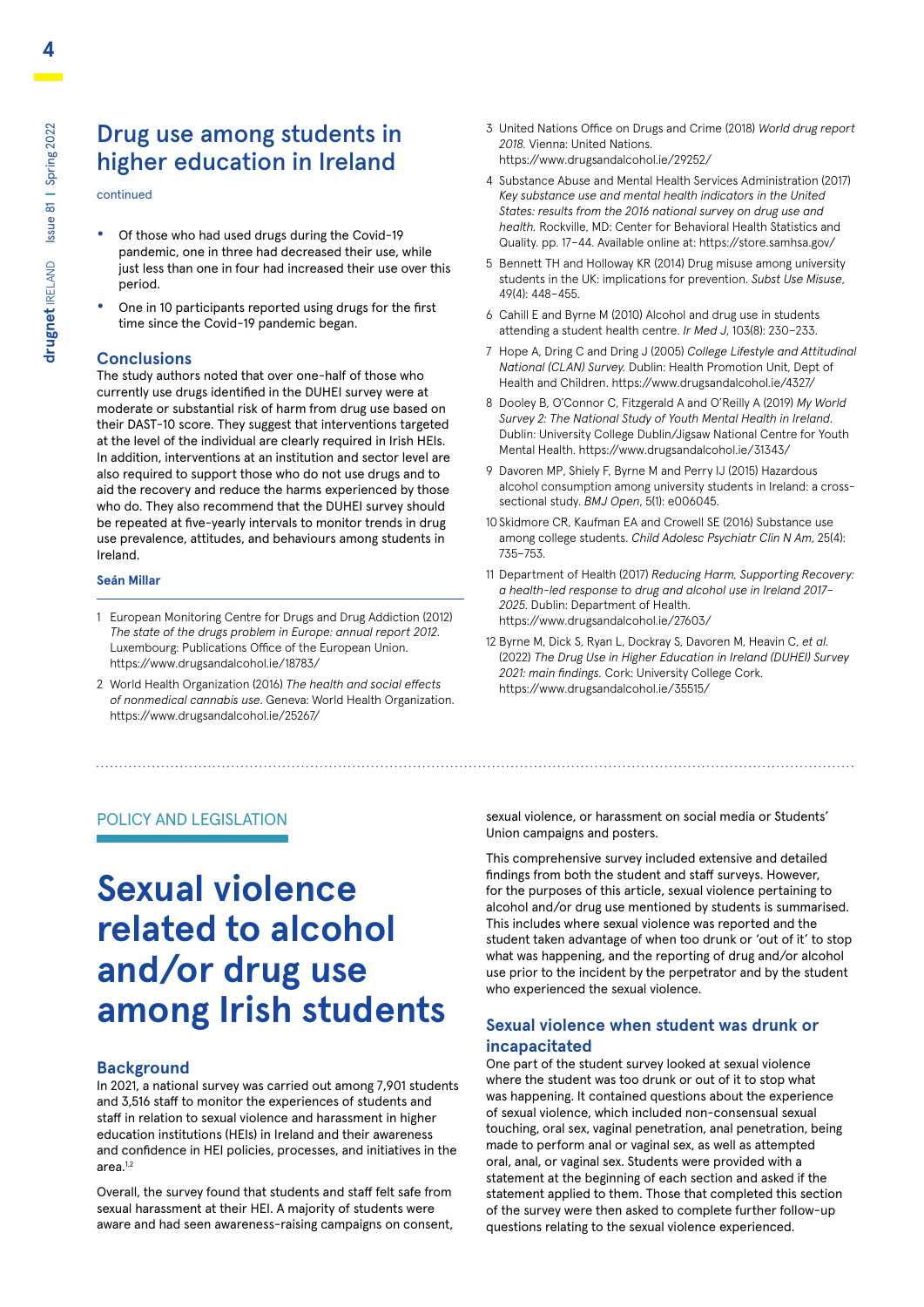### Sexual violence related to alcohol and/or drug use continued

#### **Non-consensual sexual touching**

The experience of non-consensual sexual touching when the student was too drunk or out of it to stop what was happening was reported by 31.3% of students. It was more commonly reported by female students (36.2%) and non-binary students (30.6%) compared with 12.9% of males and 19.2% of those who preferred not to disclose their gender.

#### **Non-consensual oral sex**

Overall, 13.5% of students reported experiencing nonconsensual oral sex by being taken advantage of when they were too drunk or out of it to stop what was happening. This was more common among female students (15.3%) and nonbinary students (13.4%).

#### **Non-consensual vaginal penetration**

Over one-quarter of female students (28.2%) and 24.1% of non-binary students reported that they experienced nonconsensual vaginal penetration when they were too drunk or out of it to stop what was happening. When examining such experiences by sexual orientation, 33.8% of bisexual women and 27.2% of heterosexual women said they had such an experience.

#### **Non-consensual anal penetration**

Non-binary students were more likely to report experiencing non-consensual anal penetration when they were too drunk or out of it to stop what was happening (6%), followed by 5.9% of female students. When broken down by sexual orientation, gay, lesbian, queer and other students were more likely to report this experience (8%), followed by bisexual students.

#### **Being made to perform vaginal or anal sex**

The experience of being made to perform anal and/or vaginal sex when they were too drunk or out of it to stop what was happening was reported by 6.6% of male students and 14.3% of non-binary students. When analysed by sexual orientation, 7.1% of bisexual, 7.1% of gay, lesbian, queer or other students, and 6.6% of heterosexual students reported being made to perform vaginal or anal sex while too drunk or out of it to stop what was happening.

#### **Attempted oral, anal, or vaginal sex**

Compared with male students (6.3%), female (21.8%), nonbinary (18.7%) and students who preferred not to disclose their gender (19.2%) experienced a higher rate of attempted oral, anal, or vaginal penetration while too drunk or out of it to stop what was happening. Bisexual (24.4%) and gay, lesbian, queer and other (18.9%) students were more likely to report this experience than heterosexual students (17.4%).

#### **Sexual violence follow-up questions**

The students who reported experiencing sexual violence were asked if they would like to complete a further set of questions about the sexual violence. Of those who answered the items on sexual violence, 42.8% of the students agreed to answer followup questions.

#### **Perpetrator use of alcohol and/or drugs prior to incident**

One of the follow-up questions asked whether alcohol or drugs were being used by the other person prior to the incident. Alcohol was the most commonly reported substance used by the person responsible for the violence, reported by 52% of the students who responded (see Table 1).

Heterosexual students (55.3%) were most likely to indicate that the person who was responsible for the violence had been using alcohol prior to the incident, followed by bisexual students (47.9%) (see Table 2).

**Table 1: Percentage of students who said the other person had been using alcohol or drugs prior to the sexual violence incident, by gender and for the total sample**

| <b>Statement</b>                                | Female (%) | Male $(\%)$ | Non-binary (%) | Total (%) |
|-------------------------------------------------|------------|-------------|----------------|-----------|
| They had been using alcohol                     | 51.4       | 60.0        | 40.0           | 52.0      |
| They had been using drugs                       | 0.7        | 0.4         | 1.7            | 0.7       |
| They had been using both alcohol and drugs      | 11.7       | 9.8         | 18.3           | 11.6      |
| They had not been using either alcohol or drugs | 18.2       | 11.8        | 21.7           | 17.7      |
| I don't know                                    | 18.1       | 18.0        | 18.3           | 18.0      |

**Table 2: Percentage of students who said that the other person had been using alcohol or drugs prior to the sexual violence incident, by sexual orientation**

| <b>Statement</b>                                | <b>Asexual</b><br>(%) | <b>Bisexual</b><br>(%) | Gay, lesbian, queer,<br>other (%) | Heterosexual<br>$(\%)$ | <b>Prefer not</b><br>to say $(\%)$ |
|-------------------------------------------------|-----------------------|------------------------|-----------------------------------|------------------------|------------------------------------|
| They had been using alcohol                     | 41.0                  | 47.9                   | 41.3                              | 55.3                   | 35.5                               |
| They had been using drugs                       | 0.0                   | 1.1                    | 1.0                               | 0.5                    | 0.0                                |
| They had been using both alcohol and drugs      | 10.3                  | 12.6                   | 14.6                              | 11.0                   | 6.5                                |
| They had not been using either alcohol or drugs | 20.5                  | 19.7                   | 25.7                              | 15.7                   | 32.3                               |
| l don't know                                    | 28.2                  | 18.7                   | 17.5                              | 17.4                   | 25.8                               |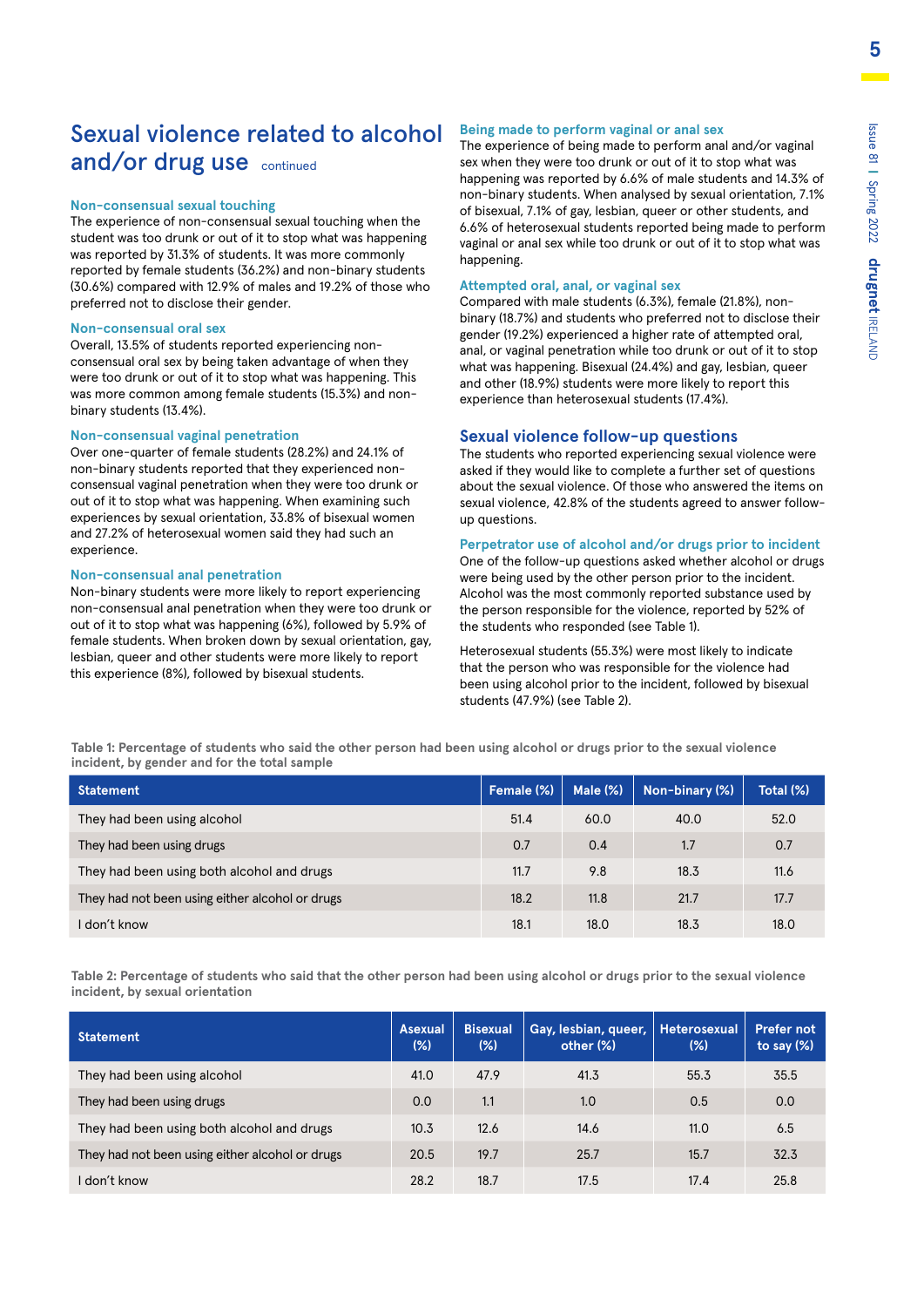### Sexual violence related to alcohol and/or drug use continued

**Table 3: Percentage of students who had been using alcohol or drugs prior to the sexual violence incident, by gender and for the total sample**

| Statement                                    | Female (%) | Male $(\%)$ | Non-binary (%) | Total (%) |
|----------------------------------------------|------------|-------------|----------------|-----------|
| I had been using alcohol                     | 69.6       | 61.9        | 56.7           | 68.5      |
| I had been using drugs                       | 0.3        | 0.0         | 1.7            | 0.3       |
| I had been using both alcohol and drugs      | 4.8        | 9.0         | 11.7           | 5.3       |
| I had not been using either alcohol or drugs | 25.3       | 29.1        | 30.0           | 25.9      |

#### **Student use of alcohol and/or drugs prior to incident**

Students were also asked if they had been using drugs and/or alcohol prior to the sexual violence experience. The majority of students who experienced sexual violence reported consuming alcohol before the incident occurred (68.5%) and over onequarter stated they had not been using drugs or alcohol before the incident (25.9%) (see Table 3).

Heterosexual students were most likely to report the consumption of alcohol prior to the incident (72%), followed by bisexual students (64.4%). Less likely to report having consumed alcohol before the incident were those who preferred not to disclose their sexual orientation (54.8%) and gay, lesbian, queer and other students (54.9%).

#### **Conclusion**

This short summary of just one section of the report on student experiences of sexual violence in HEIs raises important concerns regarding students experiencing sexual violence when too drunk or out of it to stop what was happening or to give

consent to what was happening. It also highlights the extent of alcohol and other drug use among perpetrators prior to the incident. The Department of Further and Higher Education, Research, Innovation and Science intend to use the results of the survey, as well as the staff survey results, to inform policy and funding decisions to tackle sexual violence and harassment in HEIs.

#### **Anne Doyle**

- 1 MacNeela P, Dawson K, O'Rourke T, Healy-Cullen S, Burke L and Flack WF (2022) *Report on the National Survey of Student Experiences of Sexual Violence and Harassment in Irish Higher Education Institutions.* Dublin: Higher Education Authority. https://www.drugsandalcohol.ie/35563/
- 2 MacNeela P, Dawson K, O'Rourke T, Healy-Cullen S, Burke L and Flack WF (2022) ) *Report on the National Survey of Staff Experiences of Sexual Violence and Harassment in Irish HEIs.* Dublin: Higher Education Authority. https://www.drugsandalcohol.ie/35563/

# **Joint Committee on Health and the national drugs strategy**

In Ireland, the Joint Committee on Health scrutinises the work of the Department of Health and its agencies. It is responsible for examining health policy, the future planning of health services, and proposed changes to the way in which healthcare is delivered.<sup>1</sup> Membership includes representation from the Dáil and the Seanad.<sup>2</sup>

On 19 January 2022, the Minister of State for Public Health, Wellbeing and the National Drugs Strategy, Frank Feighan TD, came before the committee to provide an update on the national drugs strategy. He was supported by Dr Eamon Keenan, the national clinical lead for the Health Services Executive's (HSE) addiction services, and Jim Walsh, principal officer at the Drugs Policy and Social Inclusion Unit at the Department of Health.

#### **Minister's opening statement**

The minister identified three key messages in his opening statement to the committee. First, that drugs continue to be a major policy challenge for Irish society. Second, that the Government is committed to a health-led approach to dealing with drug use as reflected in the national drugs strategy. Specifically, he said that 'a war on drugs is not an effective response to drug use' (p. 2). $3$  Third, he commented on the effectiveness of the national drugs strategy to date, in which he referred to the midterm review and the progress made on its 50 actions. The six strategic priorities for the remainder of the strategy from 2021 to 2025 were outlined.<sup>4</sup>

#### **Themes discussed**

In response to the minister's statement, members of the committee raised a wide variety of issues and concerns. These reflect the heterogeneity within the committee in terms of the positions held on the best approach to address the drugs issue. A selection of the recurring themes discussed are outlined here, including cocaine and crack cocaine use; a citizens' assembly on drugs; task force funding; cross-departmental working; decriminalisation of drug use; and new structures for the national drugs strategy. More detail is available in the transcript of the committee meeting.<sup>5</sup>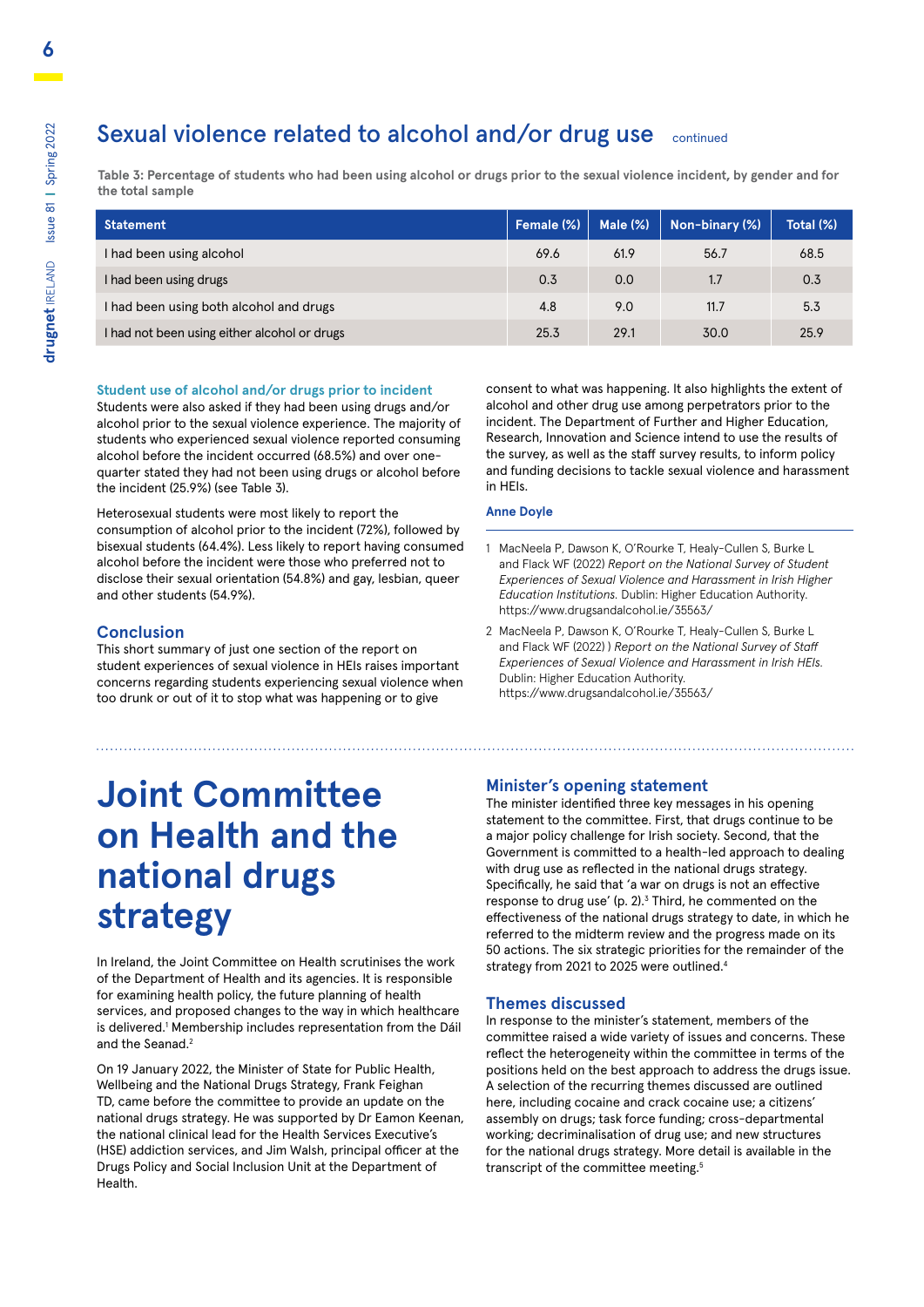### Joint Committee on Health

continued

#### **Cocaine and crack cocaine**

Concern was raised over the increase in the sale and use of cocaine and crack cocaine in Ireland. A particular focus was given to the needs of communities affected by growing crack cocaine use. A new funding stream of €850,000 to address cocaine and crack cocaine use is being allocated, according to the minister. Projects are expected to be functioning in Q2 of 2022. There was concern among committee members that the funding was inadequate to meet the growing need in this area.

#### **Citizens' assembly**

The minister reiterated the commitment in the current Programme for Government to hold a citizens' assembly on drugs in the lifetime of the Government. However, some committee members voiced a strong opinion that it should be held as a matter of urgency and encouraged the minister to hold it in 2022.

#### **Task force funding**

Concerns were raised about the funding of the drug and alcohol task forces. There were calls for increased funding so that task forces could meet the increasing need in their communities. The system through which funding is allocated to task forces was also criticised. It was suggested that it lacks transparency and resulted in an unfair distribution of funds. Mr Walsh agreed that 'it is not fairly distributed' and that enhancement funding was being allocated through a 'population-based resource allocation model' in an attempt to address this inequity.<sup>5</sup> In a separate issue, concern was raised by a few committee members about funding for the operational costs in the North Inner City Drugs and Alcohol Task Force.

#### **Cross-departmental working**

The minister emphasised the importance of crossdepartmental working in the delivery of the national drugs strategy. Some committee members noted that experience to date on national and local bodies responsible for the delivery of the strategy (including task forces) would suggest that some departments and State bodies are not fully engaged or committed to the process. The Department of Education was singled out as being particularly difficult to engage.

#### **Decriminalisation**

Decriminalisation of drug use was raised by some committee members and was suggested as a topic for the citizens' assembly. It was argued that a truly health-led approach to drug use and a move away from the war-on-drugs rhetoric would require decriminalisation. There was division within the committee on this topic, with some suggestion that there remains a lack of clarity among stakeholders about the distinction between decriminalisation and legalisation. Decriminalisation was being advocated by the relevant members, not legalisation.<sup>6</sup>

#### **New structures for the national drugs strategy**

The revised membership of the National Oversight Committee was noted, while the absence of addiction nursing representation and reduced civic society representation were heavily criticised.

#### **Other topics discussed**

Among the other issues discussed were care plans for those in treatment; the impact of Covid-19 on services; the link between drug use, poverty, and marginalisation; drug-related deaths; dual diagnosis; prevention activities in education (including

Know the Score); helpline services; supervised injecting rooms; and services for pregnant women who use drugs.

#### **Final comment**

The Joint Committee on Health debate highlighted the ongoing heterogeneity among representatives of the Dáil and the Seanad in how best to address the challenges raised by drug use. While members advocated strongly for the health-led approach represented in the national drugs strategy, there were still those who were grounded in war-on-drugs rhetoric, with an emphasis on abstinence. It should also be noted that while the strategy is a joint drug and alcohol strategy, there was minimal discussion of the problems presented by alcohol use and the Government's response to these.

#### **Lucy Dillon**

- 1 For more information on the Joint Committee on Health, visit: https://www.oireachtas.ie/en/committees/33/health/
- 2 For a full list of the committee's membership, visit: [https://www.oireachtas.ie/en/committees/33/health/](https://www.oireachtas.ie/en/committees/33/health/membership/) [membership/](https://www.oireachtas.ie/en/committees/33/health/membership/)
- 3 Joint Committee on Health (2022) *Minister Frank Feighan: opening statement on implementation of the national drugs strategy 2021– 2025* [Debate]. 19 Jan 2022. Dublin: Houses of the Oireachtas. https://www.drugsandalcohol.ie/35542/
- 4 Drugs Policy and Social Inclusion Unit (2021) *Mid-term review of the national drugs strategy, Reducing Harm, Supporting Recovery and strategic priorities 2021–2025*. Dublin: Department of Health. https://www.drugsandalcohol.ie/35183/
- 5 Joint Committee on Health (2022) *Minutes of Joint Committee on Health debate, Wednesday, 19 Jan 2022*. Dublin: Houses of the Oireachtas. Available online at: [https://www.oireachtas.ie/en/debates/debate/joint\\_committee\\_](https://www.oireachtas.ie/en/debates/debate/joint_committee_on_health/2022-01-19/) [on\\_health/2022-01-19/](https://www.oireachtas.ie/en/debates/debate/joint_committee_on_health/2022-01-19/)
- 6 For a clear definition of decriminalisation, visit: https://www.emcdda.europa.eu/media-library/motion-graphicwhat-decriminalisation-drugs\_en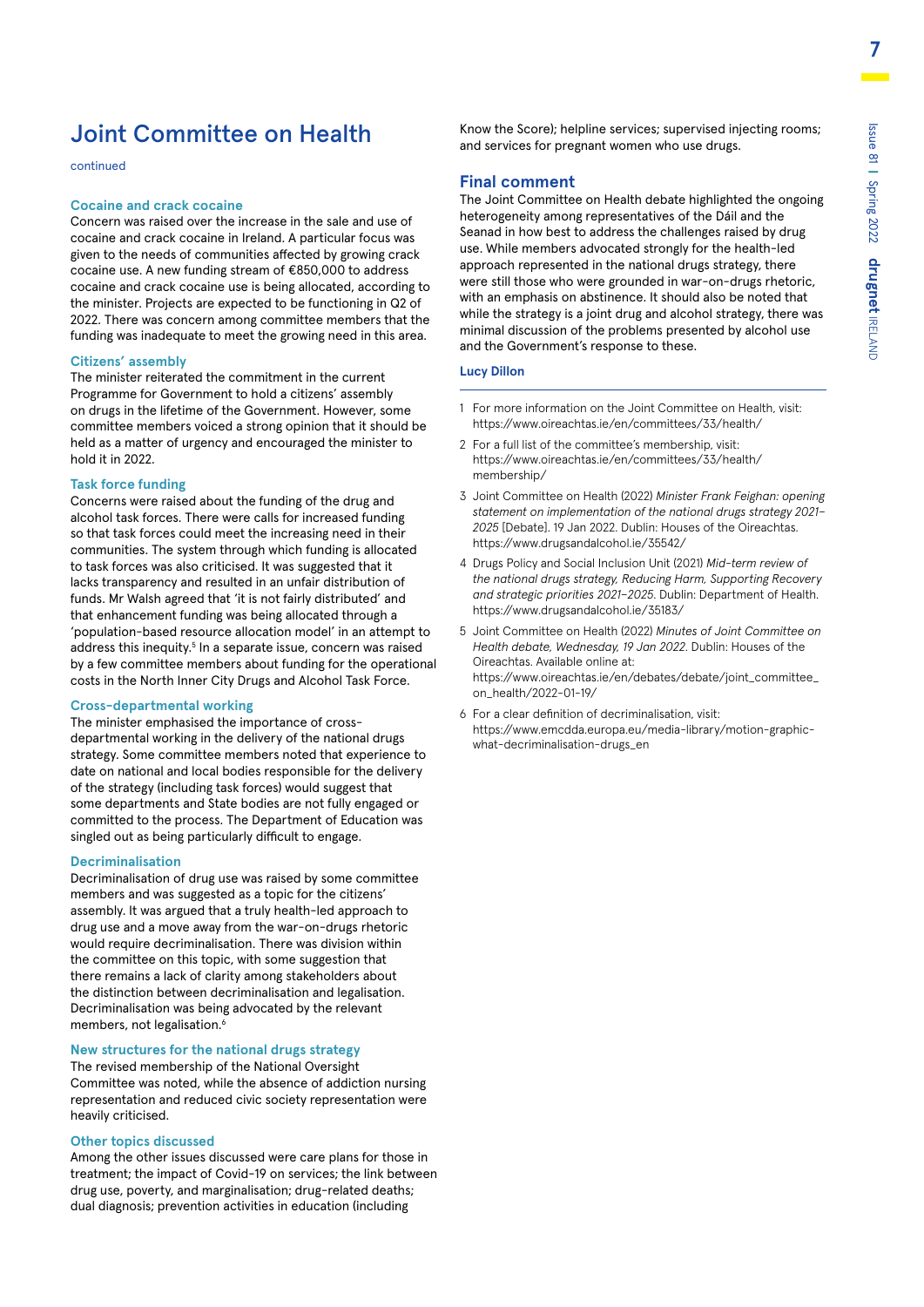**Industry influence over global alcohol policies via the World Trade Organization: a qualitative analysis of discussions on alcohol health warning labelling, 2010–2019**

#### **Background**

Evidence of the harms caused by alcohol consumption globally, including the three million annual deaths worldwide,<sup>1</sup> has encouraged national governments to commit to strategies to reduce alcohol-related harms. These include those set out in the World Health Organization (WHO) 2010 *Global strategy to reduce the harmful use of alcohol*<sup>2</sup> and the 2030 Sustainable Development Goals as well as through the development of the WHO *Global alcohol action plan*. 3 It is well-recognised that policies to control the harms associated with alcohol consumption need to be instituted at national level to be effective; however, national governments face resistance and opposition from the alcohol industry when attempting to implement such policies. Common arguments by the alcohol industry when lobbying against such policies are that they are not required and are expensive to implement. Instead, it proposes alternatives, including information campaigns and a focus on subpopulations only, such as those pregnant, young people, or drink drivers. In its efforts to influence decisionmaking, the alcohol industry often questions the legality and effectiveness of proposed interventions and the extent of alcohol-related harms, citing the benefits of moderate consumption.

A 2022 study aimed to identify whether the alcohol industry sought to influence alcohol policy through arguments made by national government representatives in the Technical Barriers to Trade (TBT) Committee of the World Trade Organization (WTO) when discussing health warning labels on alcohol products.4

#### **Methods**

The analysis involved examining the minutes and referenced documents related to discussions on alcohol health warning labelling policies that occurred at the WTO's TBT Committee meetings between January 1995 and December 2019.

From these discussion notes, the authors identified all occasions where WTO members specifically acknowledged that their statements reflected comments raised by the alcohol industry. The authors then categorised all further WTO member statements to identify whether they featured common arguments used by the alcohol industry in domestic policy forums to stall alcohol policy. These were classified as either policy positions (alcohol industry arguments regarding policies and how they should be developed and enforced) or discursive strategies (relating to how the policy issue, its causes, and consequences were described, as well as other statements concerning the appropriateness of the policy or need for reform).

#### **Findings**

Some 212 statements in 83 documents were identified from TBT Committee minutes, notifications to the WTO of the policy proposal, and written comments by WTO members referring to alcohol health warning labelling policies proposed by Thailand, Kenya, the Dominican Republic, Israel, Turkey, Mexico, India, South Africa, Ireland, and South Korea. Just seven of the 212 statements (3.3%) were attributed to the alcohol industry and 117 statements (55.2%) featured alcohol industry arguments. Evidence of instances in which WTO members' arguments resembled the alcohol industry's common position in domestic contexts included the following:

- **•** 39 statements claimed the measures were unnecessarily restrictive.
- **•** 46 statements questioned the evidence behind the policy decision, downplaying the need for policy intervention.
- **•** 57 statements highlighted the negative unintended consequences for manufacturers and the economy.
- **•** 15 statements proposed alternative policies (e.g. information and education campaigns).

Arguments against alcohol labelling focused on reframing alcohol-related harms, by minimising the problem and suggesting that the harms were restricted to a particular cohort and therefore population-wide interventions were not required. Industry partnerships were also proposed in developing policies relating to labelling.

#### **Discussion**

This study suggests that the alcohol industry may have influenced WTO members to promote their own interests and influence alcohol policy internationally. WTO members rarely explicitly referenced alcohol industry demands but evidence of alcohol-industry rhetoric was evident from many of the proposed arguments. The study highlights the need for increased vigilance and transparency about vested interests in order to effectively implement national alcohol policies.

#### **Anne Doyle**

- 1 World Health Organization (2018) *Global status report on alcohol and health 2018*. Geneva: World Health Organization. https://www.drugsandalcohol.ie/29701/
- 2 World Health Organization (2010) *Global strategy to reduce the harmful use of alcohol*. Geneva: World Health Organization. https://www.drugsandalcohol.ie/14845/
- 3 World Health Organization (2021) *Global alcohol action plan 2022–2030 to strengthen implementation of the Global Strategy to Reduce the Harmful Use of Alcohol.* 2nd draft, unedited. Geneva: World Health Organization. Available online at: https://www.who.int/publications/m/item/global-alcohol-actionplan-second-draft-unedited
- 4 Barlow P, Gleeson D, O'Brien P and Labonté R (2022) Industry influence over global alcohol policies via the World Trade Organization: a qualitative analysis of discussions on alcohol health warning labelling, 2010–19. *Lancet Global Health*, 10(3): e429–e437. https://www.drugsandalcohol.ie/35608/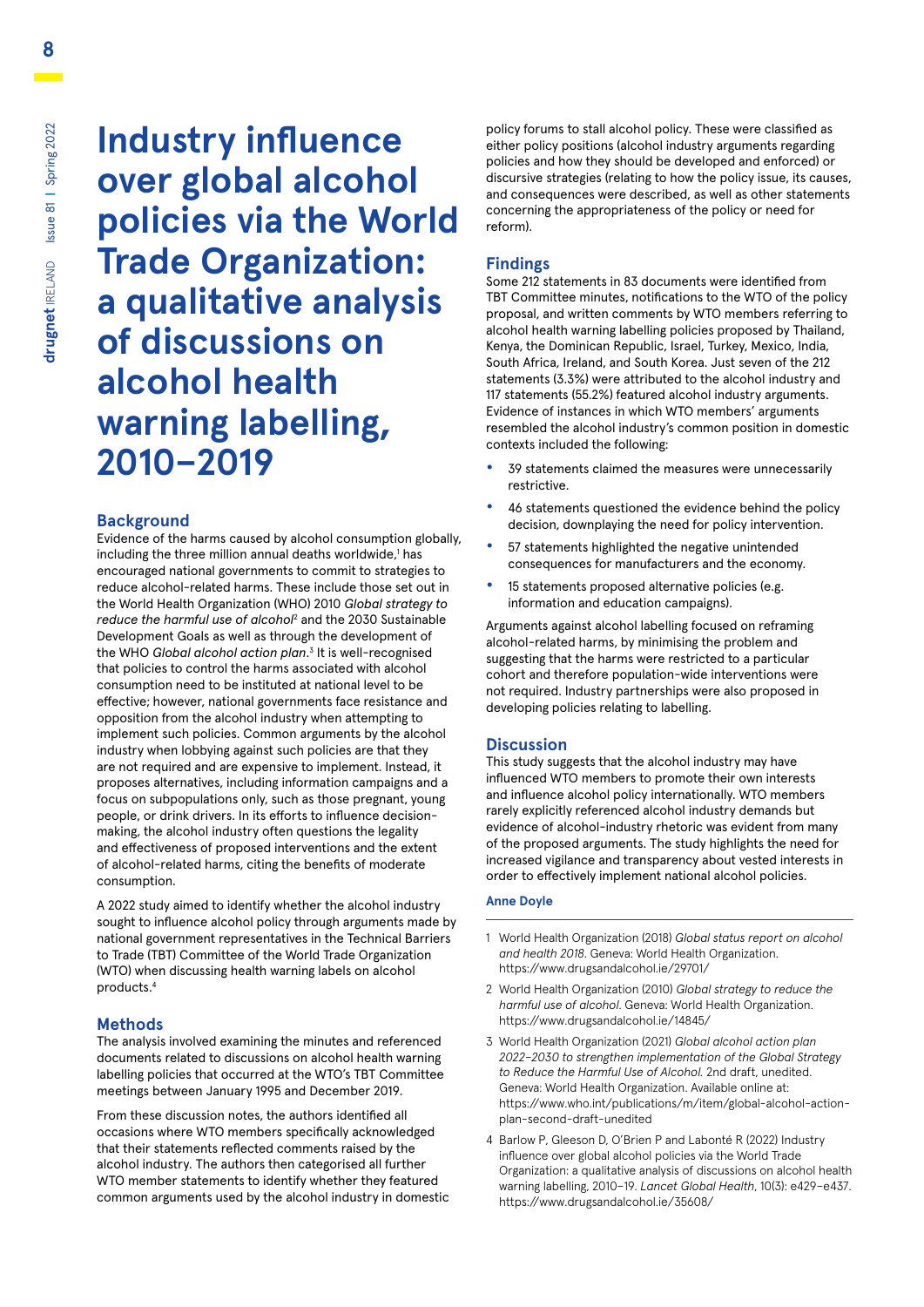#### RECENT RESEARCH

# **Exploring grief within the family system following a drugrelated death of a family member**

#### **Background**

Drug-related deaths (DRDs) are a growing burden,<sup>1</sup> with limited international evidence of the impact of grief and the lived experience of an affected family. DRDs are associated with moral stigmas, emotional burden, shame, guilt, and complicated grief from 'a loss that cannot be socially sanctioned, openly acknowledged or publicly mourned'.2 Evidence suggests there is a need for targeted interventions in this population to explore the complex grief experienced. A 2021 study investigated the impact of complicated grief on the family system following the DRD of a family member from an Irish context.<sup>3</sup>

#### **Method**

Seven families affected by DRDs, comprising 17 family members, mainly parents, were recruited through the National Family Support Network in Ireland. Their ages ranged from 19 to 46 years (median 32 years) and the time since death of their loved one ranged from 1 to 21 years (median 9 years). Participants were interviewed using semi-structured interviews, consisting of six focus groups and one in-depth interview with a single mother. Interviews took place in the south, southeast, and east of Ireland. General qualitative interview practices were used, allowing for unprompted discussion. Interviews were conducted in the homes of the participants between August and December 2019.

#### **Data analysis**

Transcribed data were analysed using inductive reflexive thematic analysis as per Braun and Clarke's six-step process.4 This approach uses a repetitive sequential process, moving between familiarisation with the data, coding, generating initial themes, reviewing themes, defining and naming themes, and writing up. The authors used NVivo qualitative data analysis software in the process. Careful consideration of the data by all authors resulted in the scope and naming of themes being agreed. Dodgson's (2019) recommendations<sup>5</sup> for quality control in qualitative research were maintained throughout the research process to avoid author influence of data interpretation.

#### **Results**

Three core themes were generated from the analysis, each with associated subthemes: (i) renegotiation of relationships; (ii) experiencing complex emotions; and (iii) adjusting to a new reality.

#### **Renegotiation of relationships**

'Family dynamics' and a 'fractured sense of community' were identified as subthemes. The trauma of a DRD on already

strained family relationships can lead to a family unit breaking down or co-existing in silence following the loss. Family dynamics transition from the chaos of living with an active drug user and fractured relationships to withdrawal and an inability to remain connected to surviving members. One mother recalled:

*I had three grandchildren when [son] died … but I find now that instead of helping them [pause] I kinda neglected 'em.*

Another family member discussed the loss of connection:

*Now his children, unfortunately, haven't spoken to us since and we would love to have them back into our lives, you know; we tried to reclaim the family but it's not to be because the mother has blocked it.*

A fractured sense of community was described by family members from the associated stigmas and expressed feelings of loss of community.

*And all the people from the area judged his parents because their son [was in addiction]. Sometimes I feel like I deserve to be punished but it's very hard to come out the other end...*

#### **Experiencing complex emotions**

Other subthemes identified were 'lack of help during life intensifies complicated grief', 'the right to grieve' and 'relief'. The subtheme 'lack of help during life intensifies complicated grief' heightened the complicated grief process for the family members, leading to anger, isolation, and frustration:

*I rang Dr [name] and I spoke to her …. [Doctor] asked 'Is he coming off drugs?' and I said 'he's off heroin three weeks, that's not the problem, he's suicidal'. [Imitates doctor] 'Oh we don't deal with drug cases' … A couple of days after, I rang and I said, 'I rang you the other day about my brother'. She said, 'oh how's he getting on?' and I said 'he's fucking dead' and I just hung up the phone, that was the end of it then, but I was very, very angry at her, really angry.*

The preventable nature of DRDs left family members with feelings of self-blame, questioning whether they had done enough to support their loved ones. Lack of compassion from professional services left families with feelings of isolation, abandonment, and anger, giving rise to self-blame and frustration, and delegitimised their grief, as the perceived 'bad' death was undeserving of support.

*There was nobody for me to talk to now the first time … the shame that is forced on ya because your son, you know. You didn't deserve any of your feelings, you know, you didn't deserve to talk about him, you didn't deserve anything because he was a heroin addict or a junky.*

Relief was a common subtheme expressed by family members at the loss of their loved ones with associated guilt:

*Now when [my son] died it did break me heart but thanks be to God I knew where he was gone and maybe taken before he's worse. I knew where he went, I was very happy. I didn't like him to be gone but I knew where he had went.*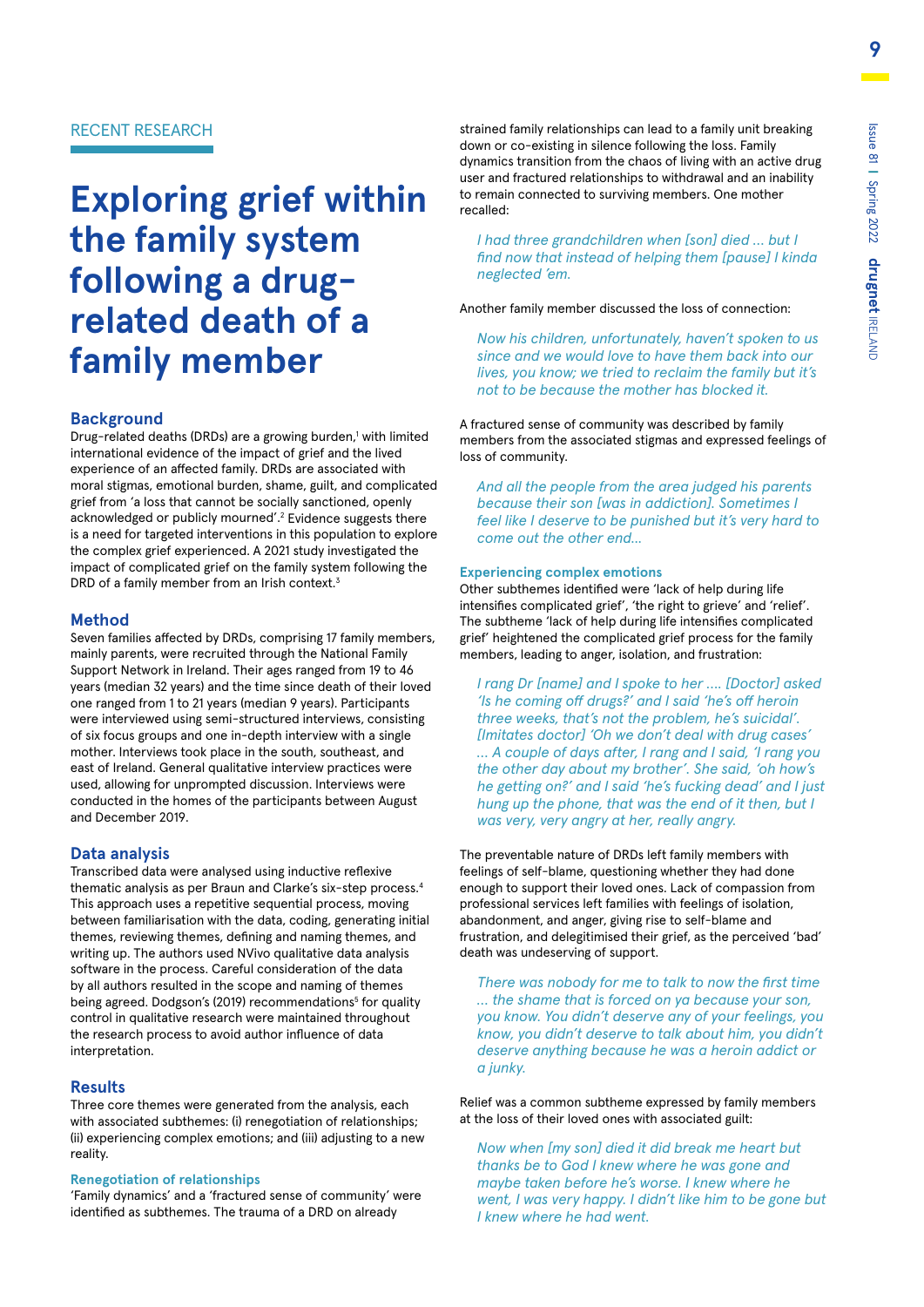## Exploring grief within the family system following a drug-related

death continued

#### **Adjusting to a new reality**

The following subthemes were identified: 'the missing piece', 'illness', and 'new purpose in life'. The commonality of difficulty experienced coming to terms with the loss prevailed, with the feeling of a void left following a DRD:

*There's always been something missing at Christmas time... if I am ever going to get married [my only brother] is going to be missing … a part of you is gone and you are never going to regain that back.*

The trauma and heavy emotional burden of a DRD can take its toll on health, as one mother recalled:

#### *I had a brain haemorrhage after [my son] dying; they said it was the stress that caused it.*

Family members also experienced new positive realities following a DRD and healing through activism was found to be helpful. Engaging with peers gave families hope, with the potential to influence change ultimately facilitating the healing process.

#### **Discussion**

This study was the first of its kind in Ireland. DRDs in Ireland are above the European average; therefore, it is important to understand their widespread impact. The study used a purposive sampling strategy that may have benefitted from a more nationwide approach, however. Time since death was listed as a limitation as recruited families were at different stages of grief and in turn levels of grief expressed. The findings demonstrate that this population experiences great difficulty in processing their grief as they struggle with family breakdown, navigate supports and stigma, and it highlights the need for a robust policy shift and direct family unit support.

#### **Claire Erraught**

- 1 European Monitoring Centre for Drugs and Drug Addiction (EMCDDA) (2020) *European drug report 2020: trends and developments*. Luxembourg: Publications Office of the European Union. https://www.drugsandalcohol.ie/33049/
- 2 Doka KJ (2002) *Disenfranchised grief: new directions, challenges, and strategies for practice*. Champaign, IL: Research Press, p. 4.
- 3 Lambert S, O'Callaghan D and Frost N (2021) 'Special death': living with bereavement by drug-related death in Ireland. *Death Studies,* Early online. https://www.drugsandalcohol.ie/34409/
- 4 Braun V and Clarke V (2019) Reflecting on reflexive thematic analysis. *Qual Res Sport Exerc Health,* 11(4): 589–597.
- 5 Dodgson JE (2019) Reflexivity in qualitative research. *J Hum Lact*, 35(2): 220–222.

# **Treating alcohol withdrawal syndrome with baclofen in opioid-dependent patients**

#### **Background**

Patients prescribed opioid agonist therapy (OAT) for opioid dependence are known to have increased risk of multiple substance addiction, including alcohol.<sup>1</sup> Benzodiazepines are commonly used to treat alcohol withdrawal syndrome (AWS); however, given their sedative effects, increased risk of misuse, and accidental overdose, an alternative therapy is warranted for OAT patients undergoing alcohol detoxification. Baclofen is an emerging treatment for alcohol detoxification as it can reduce the craving to drink and can suppress AWS symptoms. Currently, there is a lack of evidence for its effectiveness in OAT patients. A 2021 study therefore investigated baclofen's effectiveness and patient acceptability in treating AWS in OAT patients.2

#### **Methods**

In total, 23 alcohol-dependent patients attending Dublin OAT addiction clinics were invited to take part in this proof-of-

concept study. The study was non-blinded (i.e. the participants knew what drug they were taking), with no control group as the sample size was limited, with the key aim to determine baclofen's acceptability. Patients were assessed for alcohol intake and had a physical assessment, including liver and cardiac function. The Clinical Institute Withdrawal Assessment for Alcohol Scale Revised (CIWA-Ar) was used to monitor alcohol withdrawal symptoms during detoxification. The Treatment Satisfaction Questionnaire for Medication version 1.4 (TSQM 1.4) was undertaken once the detoxification period was completed to assess the participants' satisfaction with baclofen. Data were gathered on side-effects, effectiveness, convenience, and global satisfaction with the treatment. A baclofen treatment regime was administered while the patients attended a daily clinic during the 11-day detoxification period.<sup>2</sup>

#### **Data analysis**

An intention-to-treat analysis was carried out to compare alcohol intake and withdrawal symptoms before and after the detoxification using baclofen. An intention-to-treat analysis includes all available data from participants, with data from those who dropped out also included in the analysis. $3$ Appropriate statistical tests were applied to compare results among participants who completed the study and those who dropped out.

#### **Results**

Of the 23 participants invited to take part, three dropped out before the trial commenced, reducing the study to 14 males and six females. A further three participants had dropped out by Day 4 of the trial. Approximately, one-half of the participants were homeless and alcohol intake was deemed very high. As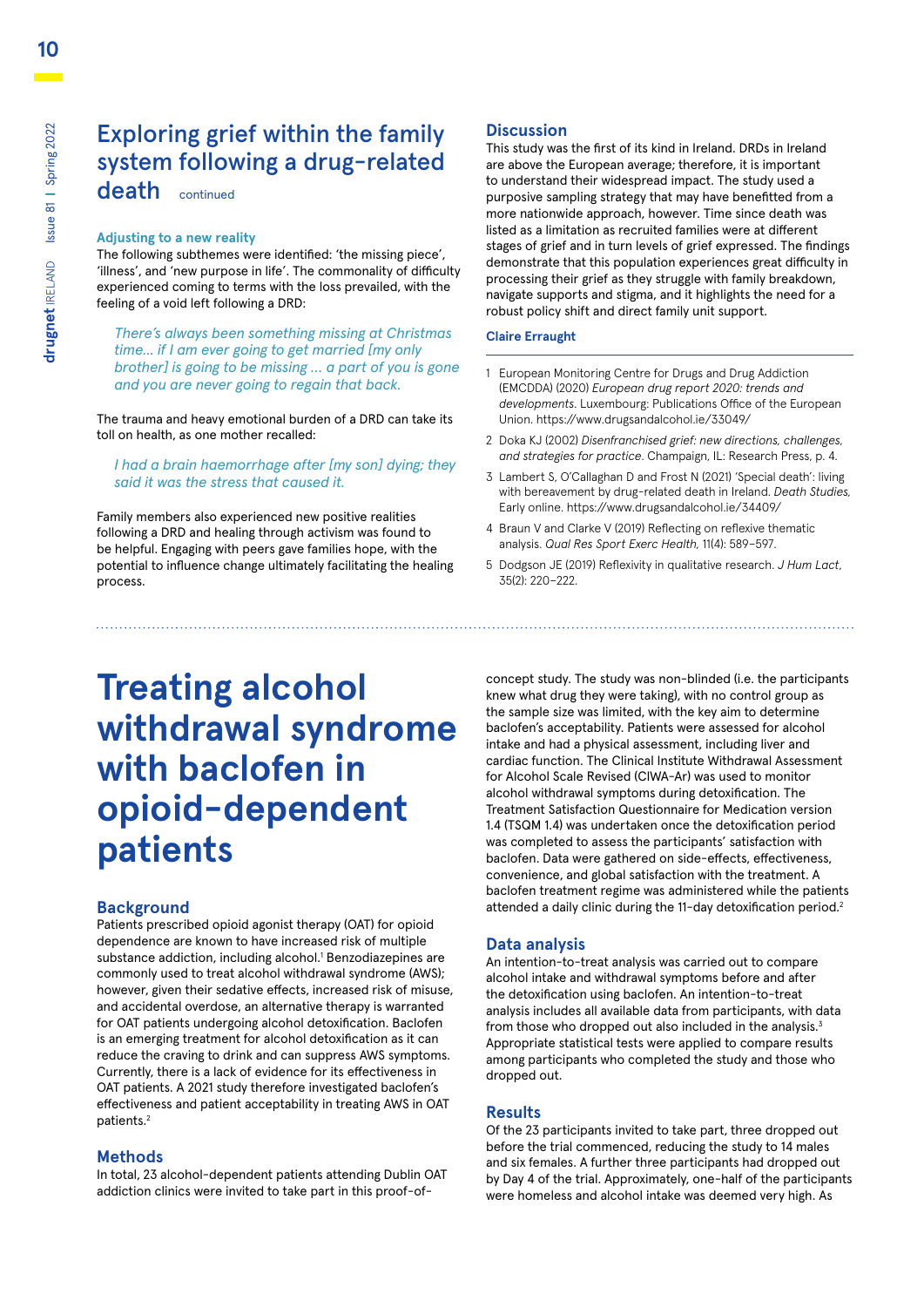### Treating alcohol withdrawal syndrome continued

this was an intention-to-treat study, any available data from the participants who dropped out were included in the analysis. The mean age was 37.6 years (males 38.7 yrs vs females 35.1 yrs). All participants had positive urinalysis for benzodiazepines, most (n=16/20) had abnormal liver findings, and one-half tested positive for hepatitis C. Following detoxification with baclofen, a statistically significant difference in median alcohol intake (interquartile range (IQR)) per day was observed, falling from 26.5 units (20.8–37.3) to 6.0 units (3.9–8.0), with a median reduction of 21.0 units (13.8–27.0). There was no difference observed between genders. Substantial reductions were also seen in AWS as measured by the CIWA-Ar, as median CIWA-Ar were also observed. Female participants were more likely to experience moderate withdrawal symptoms than males at the beginning of the study. Patient satisfaction with baclofen therapy was excellent across the four domains (side-effects, effectiveness, convenience, and global satisfaction) on the TSQM. Female participants scored slightly higher than males across the four scales, yet males still scored very high in relation to global satisfaction.

#### **Discussion**

The baclofen therapy for AWS saw a large decline in alcohol units consumed per day over a detoxification period of 11 days in both male and female opioid-dependent participants on OAT recruited in this proof-of-concept study. Combined with the CIWA-Ar results, baclofen appeared to effectively suppress withdrawal effects. Participants considered baclofen to be effective, convenient to take with few side-effects, and

# **Consumer protection messages in alcohol marketing on Twitter in Ireland: a content analysis**

#### **Background**

The prevalence of alcohol use disorder among the general population in Ireland is estimated at 14.8%.<sup>1</sup> In an attempt to reduce alcohol consumption in Ireland and consequently the rate of alcohol-related harms, the Public Health (Alcohol) Act was enacted in 2018.<sup>2</sup> Several components of the Act have been commenced but a number remain outstanding, such as Section 13. Section 13 of the Act will restrict the content of alcohol advertisements, requiring the marketing of alcohol products to contain facts about the dangers associated with alcohol consumption; how its use is linked to a number of cancers; how unsafe it is to consume during pregnancy; and will include a link to an independent website containing public health information about alcohol.

gave very high satisfaction scores, suggesting acceptability. The authors state that this study is the first of its kind to show that a non-addictive drug (baclofen) may work in the opioiddependent population requiring alcohol detoxification.

However, the major weakness of the study was the positive benzodiazepine urinalysis observed in all patients, as no participant was known to have been prescribed benzodiazepines. This indicates illicit use, with the type and dose of benzodiazepines not known or regulated. Therefore, the reduction in withdrawal effects could be attributed to benzodiazepines rather than baclofen.

Another weakness was the small study numbers, which meant that a blinded controlled study could not be conducted. With no control group, a direct link to baclofen as an effective treatment of AWS in OAT patients undergoing alcohol detoxification is not possible. The authors noted that the mean alcohol consumption did not reach zero units by the end of the study. However, baclofen may be a suitable therapy for AWS in high-risk groups of relapses or developing benzodiazepine addiction, and further study is warranted.

#### **Claire Erraught**

- 1 Soyka M (2015) Alcohol use disorders in opioid maintenance therapy: prevalence, clinical correlates and treatment. *Eur Addict Res*, 21(2): 78–87.
- 2 Gibbons Z, McCarron P, Santlal K, McCarthy R and Keenan E (2021) Baclofen in the treatment of alcohol withdrawal syndrome in opioid-dependent patients. *Heroin Addict Relat Clin Probl*, Early online. https://www.drugsandalcohol.ie/35053/
- 3 Elkins MR and Moseley AM (2015) Intention-to-treat analysis. *J Physiother*, 61(3): 165–167.

Pending commencement of Section 13, alcohol advertising is currently controlled through self-regulation by the alcohol industry and other media bodies and through a non-statutory code of conduct administered by the Advertising Standards Authority for Ireland. The latter stipulates that alcohol products should include responsible messaging ('responsible drinking') but explicit health warnings are not mandatory.

A 2022 study<sup>3</sup> sought to examine the presence of consumer protection messaging in alcohol advertising on the social media platform Twitter in Ireland. It specifically aimed to observe the presence of voluntary and self-regulated messages and also to examine if the Twitter posts or their related accounts provide the consumer with warnings about alcohol use and/or signposts to public health information about alcohol.

#### **Methods**

Content analysis of 554 tweets from 13 alcohol companies based in Ireland, or where their marketing was directed at consumers in Ireland, was carried out. Analysis included coding the content of the Twitter posts according to the presence of warnings related to alcohol consumption (including warnings related to drinking during pregnancy and the link between alcohol use and cancers); the presence of voluntary and selfregulated consumer protection messages; and whether there was information available that referenced websites with public health information about alcohol.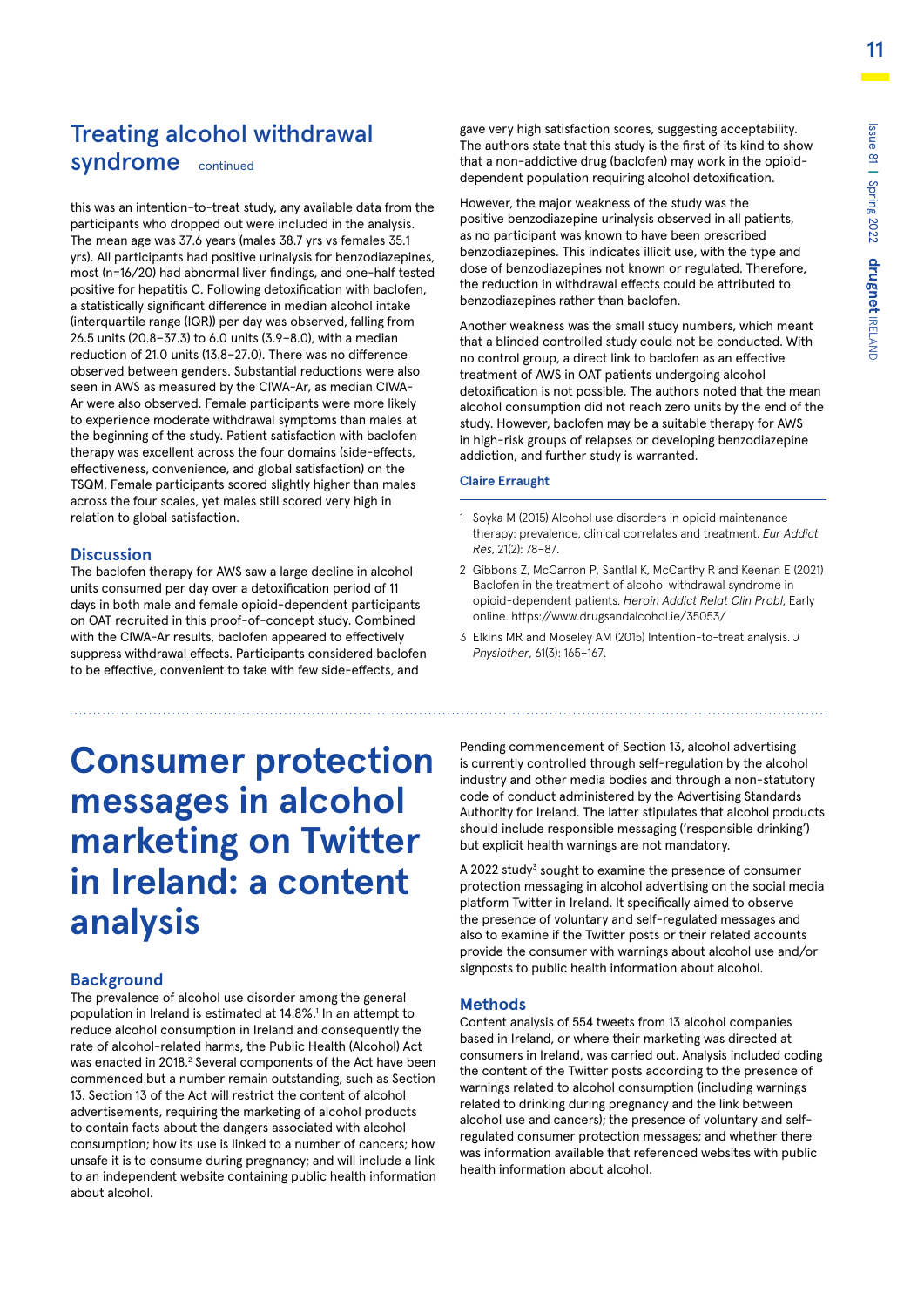### Consumer protection messages in alcohol marketing on Twitter in Ireland continued

#### **Results**

#### **Warnings relating to alcohol consumption, drinking during pregnancy, and fatal cancers**

The analysis indicated that none (0%) of the 554 tweets or their associated Twitter accounts provided information about the link between alcohol consumption and fatal cancers. Just three tweets (0.5%) provided a warning relating to drinking during pregnancy (via a logo) but none of the related Twitter accounts had pregnancy warnings.

#### **Voluntary and self-regulated consumer protection messages**

Voluntary and self-regulated consumer protection messages were observed in 36.3% of the tweets. The most common messages were 'Get the facts. Be DRINKAWARE' (20%) or 'drink responsibly' (10.3%).

#### **Websites with public health information about alcohol**

The majority of tweets (72.9%) had no link to a public health website, while 20.6% provided a link to Drinkaware.ie (an alcohol-industry-funded site).

#### **Discussion**

The findings from this study highlight the shortcomings of the current self-regulatory approach to consumer protection messaging in Ireland. This was evident through the lack of consumer warning messaging as stipulated by the Advertising

#### Standards Authority for Ireland. It, as the authors note, is 'an opportunity missed by alcohol companies to demonstrate adherence to simple, self-imposed rules' (p. 5). Where such messaging was present, it indirectly encouraged consumption (e.g. 'drink responsibly') but independent health information was not present.

The findings also indicate a near complete absence of health warning messages, specifically referring to the dangers associated with alcohol use, the links between alcohol use and fatal cancers, or the dangers of drinking during pregnancy. However, a small number of tweets inadvertently showed brief symbols of packaging that warned that alcohol should not be consumed during pregnancy.

#### **Conclusion**

Commencement of Section 13 of the Public Health (Alcohol) Act 2018 will require that alcohol-industry marketing must inform consumers about alcohol and alcohol-related harms with impartial information on Twitter.

#### **Anne Doyle**

- 1 Mongan D, Millar SR and Galvin B (2021) *The 2019–20 Irish National Drug and Alcohol Survey: main findings*. Dublin: Health Research Board. https://www.drugsandalcohol.ie/34287/
- 2 Office of the Attorney General Ireland (2018) Public Health (Alcohol) Act 2018. Dublin: Irish Statute Book. https://www.drugsandalcohol.ie/33698/
- 3 Critchlow N and Moodie C (2022) Consumer protection messages in alcohol marketing on Twitter in Ireland: a content analysis. *Drugs: Educ Prev Policy*, Early online. https://www.drugsandalcohol.ie/35588/

# **Comparing characteristics of suicide to nonsuicide drug poisoning deaths, by sex, in Ireland**

A new study has been published based on Irish data comparing characteristics of suicide to non-suicide drug poisoning deaths (NSDPD), by sex.<sup>1</sup> Both suicide deaths and drug poisoning deaths are dominated by deaths among men; therefore, absence of sex-stratified mortality data can mask important sex-based differences in the data.

#### **Introduction**

Suicide is a significant public health concern with over 700,000 people worldwide dying by suicide each year. Accurate data on suicide deaths, including the characteristics of those who die by suicide and factors associated with these deaths, are essential to inform effective suicide prevention strategies.<sup>2</sup> In Europe, drug poisonings are estimated to account for 9.1% of

suicides among young men and 23% of suicides among young women.<sup>3</sup> Suicide by drug poisoning is potentially preventable; however, evidence on associated risk factors by sex is limited.

The aim of this study is to determine the extent to which individual and social contextual factors and specific drugs/ drug groups are associated with suicide compared with NSDPD, and to determine whether there are differences between men and women in a national Irish study of drug poisoning deaths between 2015 and 2017.

#### **Methods**

Data for this study were extracted from the National Drug-Related Deaths Index (NDRDI). The NDRDI's definition of a poisoning death is a death directly due to the toxic effect of one or more substances on the body. The suicide drug poisoning deaths (SDPD) group includes all drug poisoning deaths that met both the narrow ('beyond reasonable doubt') as recorded by the coroner and broad ('based on the balance of probabilities') definitions of suicide. Suicide based on the balance of probabilities was identified using the Rosenberg criteria for determination of suicide.4 To be included 'based on the balance of probabilities', the death had to be self-inflicted with evidence of intent to die in addition to risk factors for suicide.

Analysis included univariable and multivariable logistic regression to estimate unadjusted and adjusted odds ratios (AOR) and 95% confidence intervals (CI) for factors associated with SDPD (primary outcome) compared with NSDPD and stratified by sex.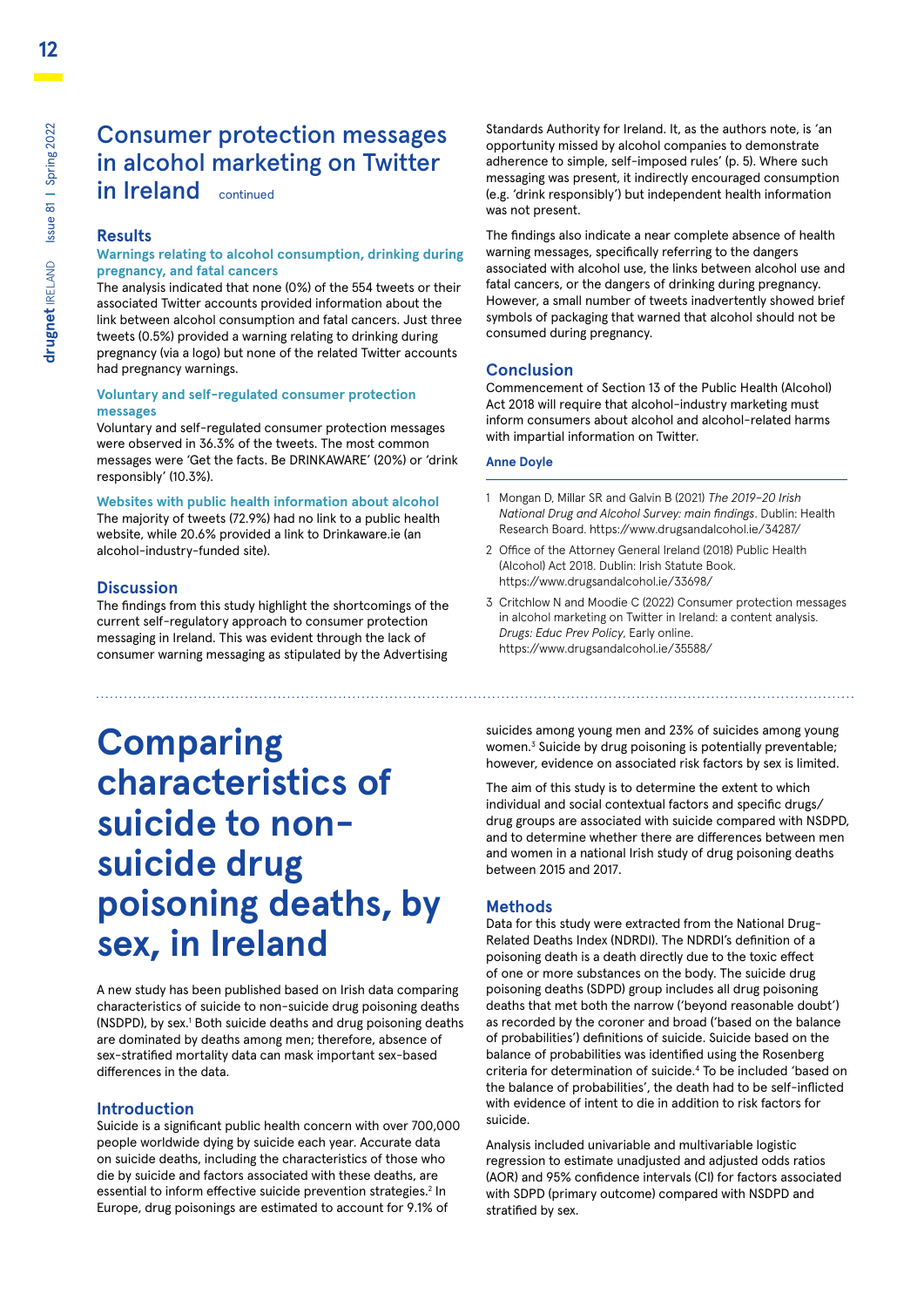### Comparing suicide to non-suicide drug poisoning deaths continued

#### **Results**

SDPD accounted for 240 (22%) of 1,114 poisoning deaths reported during the period 2015–2017 inclusive, the majority among men (n=147, 61%). Increasing age, especially over 54 years of age (AOR 3.01 [95% CI: 1.68–5.38]), mental ill-health (AOR 7.85 [95% CI: 5.46–11.28]), chronic pain (AOR 5.57 [95% CI: 3.28–9.46]), and history of previous overdose (AOR 5.06 [95% CI: 3.39–7.56]) were associated with increased odds of SDPD, with similar results for both sexes. The main drugs associated with SDPD were non-opioid analgesics (OR 4.06 [95% CI: 2.66–6.18]), antipsychotics (OR 2.42 [95% CI: 1.63–3.60]), and antidepressants (OR 2.18 [95% CI: 1.59–2.97]). Pregabalin was associated with SDPD among women only.

#### **Conclusions**

The authors conclude that factors associated with SDPD included being male, older age, mental illness, chronic pain, and history of a previous overdose. The main drugs found to be associated with SDPD included non-opioid analgesics, antidepressants (specifically tricyclic antidepressants), and antipsychotics. Similar effects were observed among men and women in the sex-specific analyses, with small variations in magnitude of effects.

Ongoing monitoring for signs of suicidal intent in individuals with mental illness, chronic pain, overdose, and/or prescribed mental health medications may identify individuals in need of additional intervention. Adequate specialised pain management clinics, with non-pharmaceutical therapy used to complement pharmaceutical therapy, should be resourced.

#### **Ena Lynn**

- 1 Lynn E, Cousins G, Lyons S and Bennett KE (2022) Comparing characteristics of suicide to non-suicide drug poisoning deaths, by sex, in Ireland. *J Affect Disord*, 306: 80–89. https://www.drugsandalcohol.ie/35890/
- 2 World Health Organization (2014) *Preventing suicide: a global imperative*. Geneva: World Health Organization. https://www.drugsandalcohol.ie/22594/
- 3 Värnik A, Kõlves K, van der Feltz-Cornelis CM, Marusic A, Oskarsson H, Palmer A, *et al*. (2008) Suicide methods in Europe: a gender-specific analysis of countries participating in the 'European Alliance Against Depression'. *J Epidemiol Community Health*, 62(6): 545–551.
- 4 Rosenberg ML, Davidson LE, Smith JC, Berman AL, Buzbee H, Gantner G, *et al*. (1988) Operational criteria for the determination of suicide. *J Forensic Sci,* 33(6): 1445–1456.

#### PREVALENCE AND CURRENT SITUATION

# **Trends in alcohol and drug admissions to psychiatric facilities**

Published by the Mental Health Information Systems Unit of the Health Research Board, the *Annual report on the activities of*  Irish psychiatric units and hospitals 2020<sup>1</sup> shows that the rate of new admissions to inpatient care for alcohol disorders has increased.

In 2020, some 958 cases were admitted to psychiatric facilities with an alcohol disorder, of whom 382 were treated for the first time. Figure 1 presents the rates of first admission between 2000 and 2020 for cases with a diagnosis of an alcohol disorder. The admission rate in 2020 was higher than the previous year, although trends over time indicate an overall decline in first admissions. Approximately one-third (33.3%) of cases hospitalised for an alcohol disorder in 2020 stayed just under 1 week, while 32.7% of cases were hospitalised for between 1 and 3 months, similar to previous years.

In 2020, some 973 cases were also admitted to psychiatric facilities with a drug disorder. Of these cases, 434 were treated for the first time. Figure 2 presents the rates of first admission between 2000 and 2020 of cases with a diagnosis of a drug disorder. The admission rate in 2020 was similar to the previous year, although trends over time indicate an overall increase in

the rate of first admission with a drug disorder since 2011. It should be noted that the report does not present data on drug use and psychiatric comorbidity; it is therefore not possible to determine whether or not these admissions were appropriate.

Other notable statistics on admissions for a drug disorder in 2020 include the following:

- **•** Over one-half of cases hospitalised for a drug disorder stayed under 1 week (52.3%), while 99% were discharged within 3 months. It should be noted that admissions and discharges represent episodes or events and not persons.
- **•** 16.4% of first-time admissions were involuntary.
- **•** Similar to previous years, the rate of first-time admissions was higher for men (13.5 per 100,000 population) than for women (4.8 per 100,000 population).

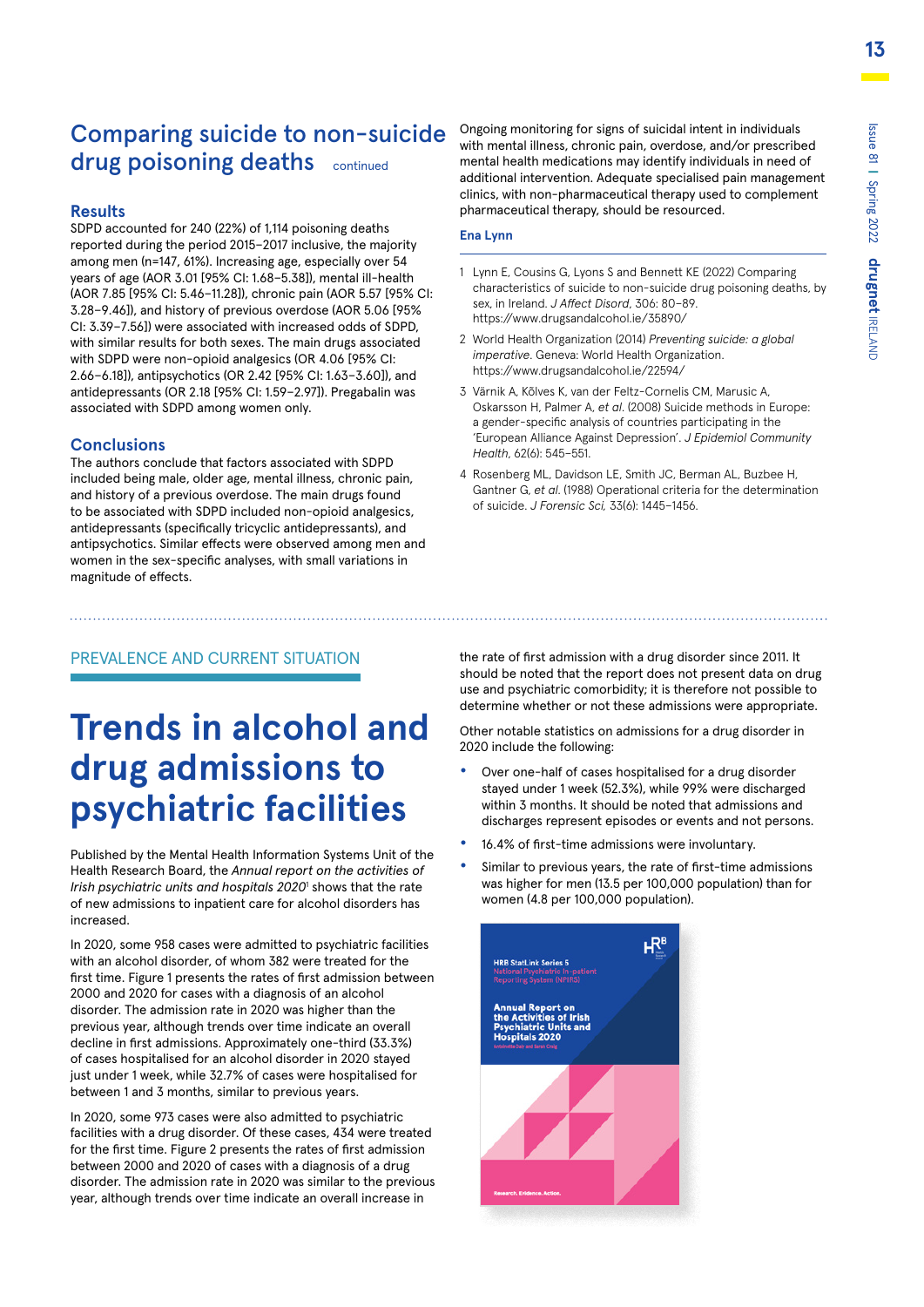### Trends in alcohol and drug admissions to psychiatric facilities continued



Source: Daly and Craig (2021)

**Figure 1: Rates of psychiatric first admission of cases with a diagnosis of an alcohol disorder per 100,000 of population in Ireland, 2000-2020**



Source: Daly and Craig (2021)

**Figure 2: Rates of psychiatric first admission of cases with a diagnosis of a drug disorder per 100,000 of population in Ireland, 2000-2020**

#### **Seán Millar**

<sup>1</sup> Daly A and Craig S (2021) *Annual report on the activities of Irish psychiatric units and hospitals 2020*. HRB StatLink Series 5. Dublin: Health Research Board. https://www.drugsandalcohol.ie/34575/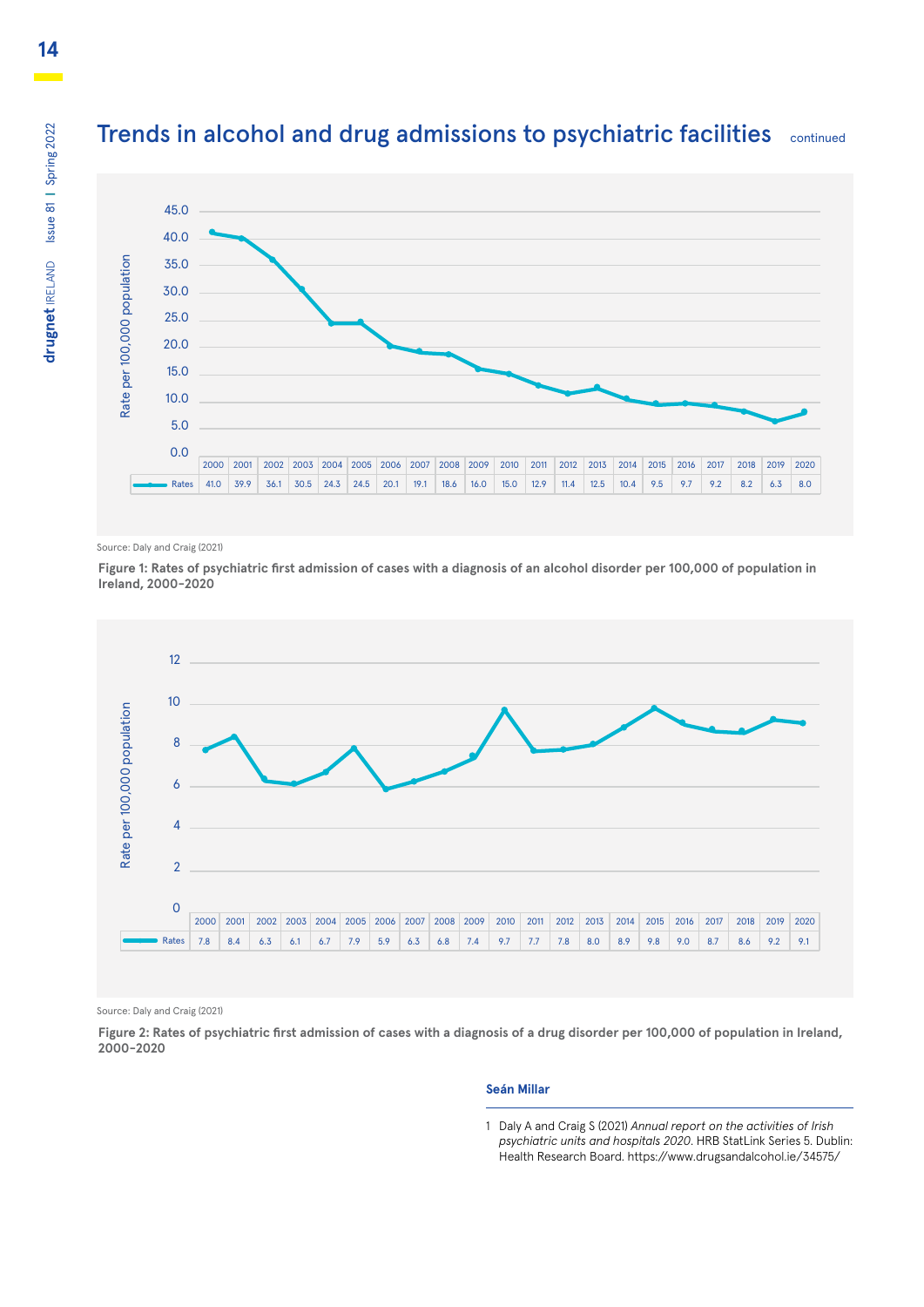**Healthcare professional wellbeing impacted by Covid-19 while supporting clients with addiction in Ireland**

#### **Background**

The Covid-19 pandemic impeded the delivery of addiction support services to this high-risk group as existing healthcare models were dramatically altered or abolished. The impact of the pandemic negatively affected addiction recovery, with adverse health outcomes and drug-related mortality seen to increase, in turn impacting the wellbeing of practitioners already under pressure.<sup>1</sup> A 2022 study explored the impact that the pandemic had on the wellbeing of Irish healthcare professionals supporting clients with addiction.2

#### **Method**

In total, 15 professionals working in homelessness, addiction, public health, and emergency medicine who worked with people who actively take drugs were recruited to take part in the qualitative study using semi-structured interviews. To be included in the study, participants must also have experienced a drug-related death of a client (excluding bereavements within 3 months of the survey) and be in an active healthcare role. Participants were recruited nationwide.

#### **Data analysis**

Transcribed data were analysed using Braun and Clarke's updated six-step process, where data are analysed using reflexive thematic analysis.<sup>3</sup> This technique uses a repetitive sequential process of data familiarisation, coding, initial themes generation, reviewing themes, defining and naming themes, and writing up. Qualitative analysis software NVivo was used in the process. From a quality control perspective, Dodgson's recommendations<sup>4</sup> to avoid author influence of data interpretation were maintained throughout the qualitative research process.

#### **Results**

Four core themes were generated from the analysis: shift in priority; being left behind; managing a death; and anxious environment. Associated subthemes provided further information and context.

#### **Shift in priority**

Priorities that were typically client-centric shifted towards Covid-19 safeguarding and infection controls. Participants expressed feeling unprepared, confused, anxious, occupationally stressed, and internally conflicted as the new priorities challenged their existing professional values:

*In addiction you've got to be flexible. Especially with Covid, it can't just be about the client now. I have to consider all the people in the building, my colleagues, my staff, myself, even my own family.*

While the importance of safeguarding was understood, the participants feared for the lack of services for their clients:

*...in the last six months, I don't know if I've had one patient who was treated…*

The subtheme 'high threshold' was identified as the ease of accessing services was reduced, creating a barrier for clients:

*The ideal is to have specialist low threshold services, no appointments, the least amount of administrative barriers. And all of that is the total opposite of what we're told to do as a service provider to keep the service safe now [during the Covid-19 pandemic].*

Covid-19 protocols undermined the foundation of addiction services and reduced the number of services remaining in operation because of closures. Participants reported stress and associated emotions with the loss of control over client care.

#### **Being left behind**

Three subthemes were identified: 'lost in transition', 'digital divide', and 'new relationship dynamics'. Addiction continued as a major public health concern during the pandemic with those experiencing addiction becoming more vulnerable than before:

*Addiction doesn't go away, and the lockdown has pushed more people to risky behaviours ... I feel [the pandemic] is going to leave more people behind than were being left behind before.*

Participants were left feeling uncertain, experiencing loss of control and feelings of helplessness to provide services required by their clients:

*That is my biggest fear right now ... I don't feel I can do anything for them right now, even as somebody with a lot of experience. I feel a little bit helpless in this situation.*

Clients' recovery noticeably worsened with increasing wait times leading to 'slips', dropping out of contact, and getting 'lost in transition' during their recovery period. It left the participants feeling demoralised or with low morale:

*If you're in recovery and you were struggling beforehand, you know it's too much to handle for people on their own.*

One participant declared:

*I can't do that for six months ... It's really disheartening as a worker to know that a service might not be available for someone when you know they're ready now.*

The introduction of virtual communication with clients resulted in many barriers from lack of infrastructure, knowledge, access, and tools, and abolished the sense of security and safety that in-person private sessions provided. One participant recalled: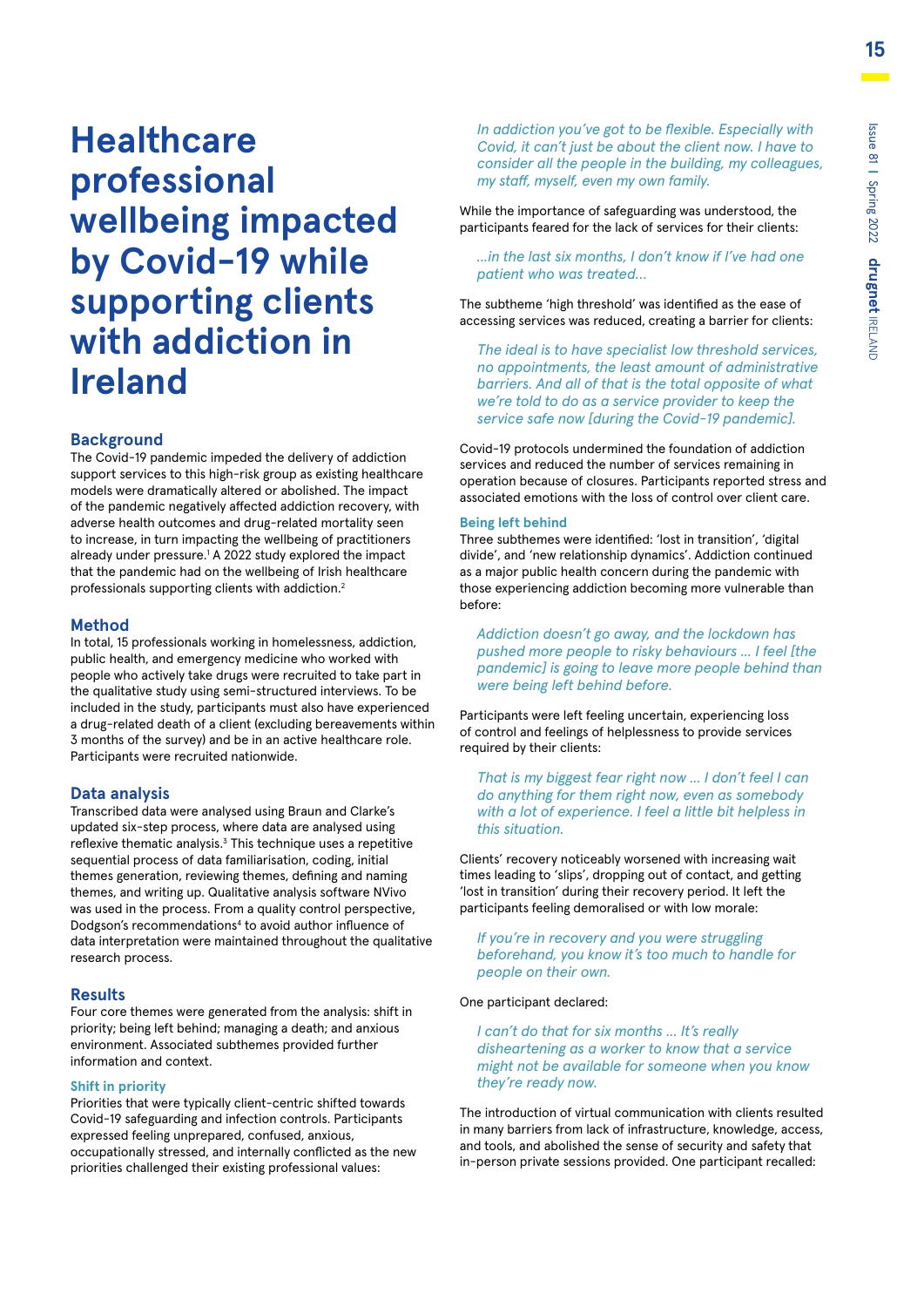### Healthcare professional wellbeing impacted by Covid-19 continued

*The front doors of services were shut, and not all my patients and clients have smartphones and can't do video counselling. There is a digital divide.*

#### Another pointed out:

*…some don't like speaking over the phone, because they might have a mental health fixation on the fact that someone is going to hear something about their business. On the phone, how are you supposed to make someone feel safe?*

The pandemic changed relationship dynamics between the participants and their clients, with connections becoming strained, leaving clients feeling abandoned when staff were redeployed due to the pandemic:

*It has a huge impact on staff wellbeing … We have such an amazing relationship with the participants … and they've built such trusting professional relationships … But all our clients may not understand the fact that I've been redeployed and I'm unavailable...*

#### **Managing a death**

In the event of a client's death, participants reported feelings of guilt, blame, personal responsibility, and self-questioning for these 'preventable deaths'.

*There's an unbelievable guilt. I always feel it's my fault if one of my patients dies.*

Participants' strong emotional investment accompanied with Covid-19 protocols and administrational demands following the death of a client left little time to process the death:

*...and they're left with nowhere to process that emotion, or that grief. They can't attend the funeral ... If I don't go to funerals, I always expect them [the client] to come back. It's me closing that relationship with them…*

Certain guidelines were loosened due to Covid-19 protocols to cater for the needs of clients, leaving participants feeling exposed and anxious about legal outcomes should a death occur:

*You might give them a little bit more takeaways so that they don't have to go to the chemist every day to get their methadone. Those sort of loosening of the guidelines means that everyone is a little bit more exposed.*

#### **Anxious environment**

Anxiety was highly prevalent throughout the interviews, suggesting Covid-19 created an anxious environment for the participants to work in. Between self-monitoring for Covid-19, questioning their own mental health and fitness to work, and the occupational stress the pandemic created, all corners of their lives were affected. One participant recalled:

#### *It is so impactful at all levels ... Never, ever, ever have I found it so difficult to separate work from home.*

#### **Discussion**

Areas of concern for future service delivery and opportunities to future-proof services as society moves towards hybrid models of working were highlighted. The rigid protocols around service provision and the digital divide created due to public health measures pushed this high-risk group further away, significantly impacting practitioners' occupational wellbeing. Feelings of anxiety, helplessness, and concern for mortality of their clients prevailed. Nonetheless, the participants continued to support this group in the most difficult of circumstances.

#### **Claire Erraught**

- 1 Nikmanesh Z, Baluchi MH and Pirasteh Motlagh AA (2017) The role of self-efficacy beliefs and social support on prediction of addiction relapse. *Int J High Risk Behav Addict*, 6(1): e21209.
- 2 O'Callaghan D and Lambert S (2022) The impact of COVID-19 on health care professionals who are exposed to drug-related deaths while supporting clients experiencing addiction. *J Subst Abuse Treat*, Early online. https://www.drugsandalcohol.ie/35544/
- 3 Braun V and Clarke V (2019) Reflecting on reflexive thematic analysis. *Qual Res Sport Exerc Health*, 11(4): 589–597.
- 4 Dodgson JE (2019) Reflexivity in qualitative research. *J Hum Lact*, 35(2): 220–222.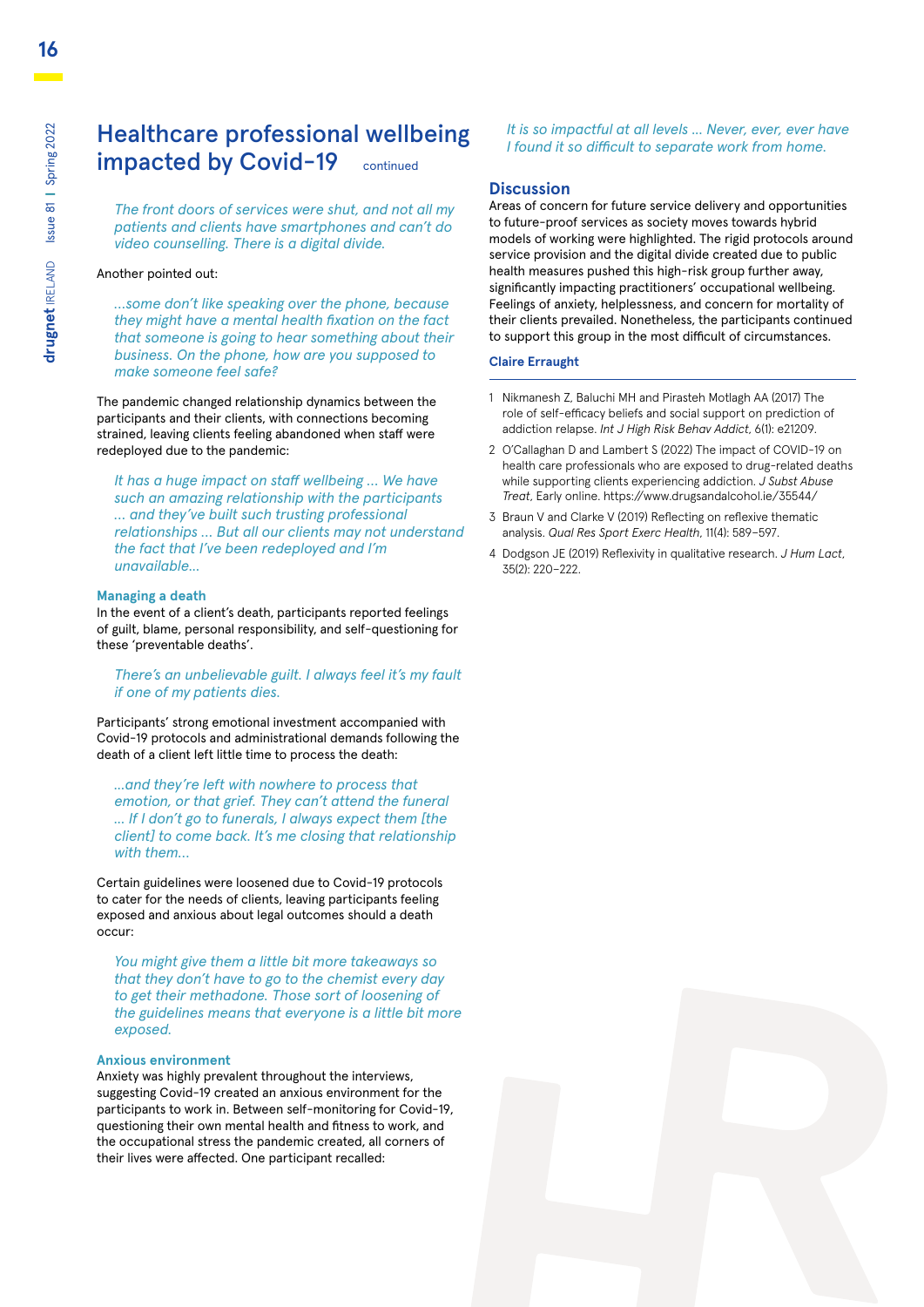**Rising alcoholic liver disease hospital admissions and deaths in Irish hospitals, 2007–2016: a retrospective cross-sectional analysis**

#### **Background**

In 2017, the per capita alcohol consumption in Ireland equated to every Irish adult (aged 15 years and over) drinking 13.9 litres of alcohol, considerably higher than the 6.5 litres globally.<sup>1</sup> Alcohol-related harms are associated with this level of alcohol consumption, with the period from 1995 to 2013 seeing an 82% increase in alcohol-related hospital admissions in Ireland. $2,3$ Alcoholic liver disease (ALD) is caused by damage to the liver from excessive drinking over a prolonged period, and treatment involves alcohol abstinence, managing complications of liver failure, and/or liver transplantation. ALD is a major cause of both liver cirrhosis and hepatocellular carcinoma (HCC), a type of primary liver cancer.

#### **Methods**

Using Hospital In-Patient Enquiry (HIPE) scheme data, a 2022 study<sup>4</sup> examined the prevalence of ALD discharges, including HCC, from Irish hospitals during the period 2007–2016. The study examined the demographics of those discharged with a diagnosis of ALD and the ALD mortality rate as well as complications associated with ALD.

#### **Results**

According to HIPE data, during the period 2007–2016, there were 33,794 discharges with a diagnosis of ALD, increasing by 38% from 2,563 discharges in 2007 to 3,532 discharges in 2016. When examined by rates per 100,000 of the population, ALD discharges increased by 23% in the study period: from 59 per 100,000 in 2007 (based on the entire population of 4.376 million) to 73 per 100,000 in 2016 (based on the entire population of 4.76 million). Of the ALD discharges, 57% were coded as alcoholic cirrhosis of the liver, 3% as hepatorenal syndrome, 10% as acute kidney injury, and 24% as ascites. In 2016, there were 289 oesophageal variceal bleed discharges and 129 HCC discharges (a 300% increase from the 37 discharges in 2006).

The data indicated that the majority of ALD discharges during the period 2007–2016 were male (70%) and the mean age of admissions increased from 51 years in 2006 to 54 years in 2016. Patients with ALD remained in hospital for an average of 13 days; the data indicated that an average of 120 hospital beds per day were occupied due to ALD, equating to a cost of €34 million annually.

Over one-half of ALD-discharged patients were under the care of general medicine or medicinal specialities (53%), while 31% were under a gastroenterologist or hepatologist.

The overall mortality rate among those discharged with ALD was 9.8% but it varied between diagnoses. There was a 16% mortality rate for patients diagnosed with variceal bleeding; 15% for those with ascites, 42% for acute kidney injury, and 43% for hepatorenal syndrome. Overall, there was a 29% increase in hospital deaths due to ALD from 2006 (n=233) to 2016 (n=300).

#### **Conclusion**

The HIPE data analysed for this study indicated an increase in ALD discharges in Ireland during the period of investigation. Comparable data in the United Kingdom, Australia, and Brazil also reported increases in rates of ALD. The study authors acknowledged the evidence indicating that reductions in per capita alcohol consumption are associated with a reduction in alcohol-related harm<sup>3</sup> and noted that per capita alcohol consumption in Ireland remains high.<sup>5</sup>

ALD hospitalisations highlight the considerable burden on the Irish health system and the substantial loss of life for what is a preventable condition. The authors note that the financial cost is likely to be significantly higher due to the complexity of care required for these patients and the underreporting of alcoholattributable conditions. The authors advocate for the creation of alcohol care teams in Irish hospitals and are confident that measures commenced as part of the Public Health (Alcohol) Act 2018 will result in fewer hospital discharges due to ALD.

#### **Anne Doyle**

- 1 Manthey J, Shield KD, Rylett M, Hasan OSM, Probst C and Rehm J (2019) Global alcohol exposure between 1990 and 2017 and forecasts until 2030: a modelling study. *Lancet*, 393(10190): 2493–2502. https://www.drugsandalcohol.ie/30508/
- 2 Norström T and Ramstedt M (2018) The link between per capita alcohol consumption and alcohol-related harm in Sweden, 1987–2015. *J Stud Alcohol Drugs*, 79(4): 578–584.
- 3 Long J and Mongan D (2014) *Alcohol consumption in Ireland 2013: analysis of a national alcohol diary survey*. Dublin: Health Research Board. https://www.drugsandalcohol.ie/22138/
- 4 Armstrong PR, Ring E and MacNicholas R (2022) A decade of rising alcoholic liver disease hospital admissions and deaths in Irish hospitals, 2007–2016: a retrospective cross-sectional analysis. *Eur J Gastroenterol Hepatol*, Early online. https://www.drugsandalcohol.ie/35445/
- 5 O'Dwyer C, Mongan D, Doyle A and Galvin B (2021) *Alcohol consumption, alcohol-related harm and alcohol policy in Ireland*. HRB Overview Series 11. Dublin: Health Research Board. https://www.drugsandalcohol.ie/33909/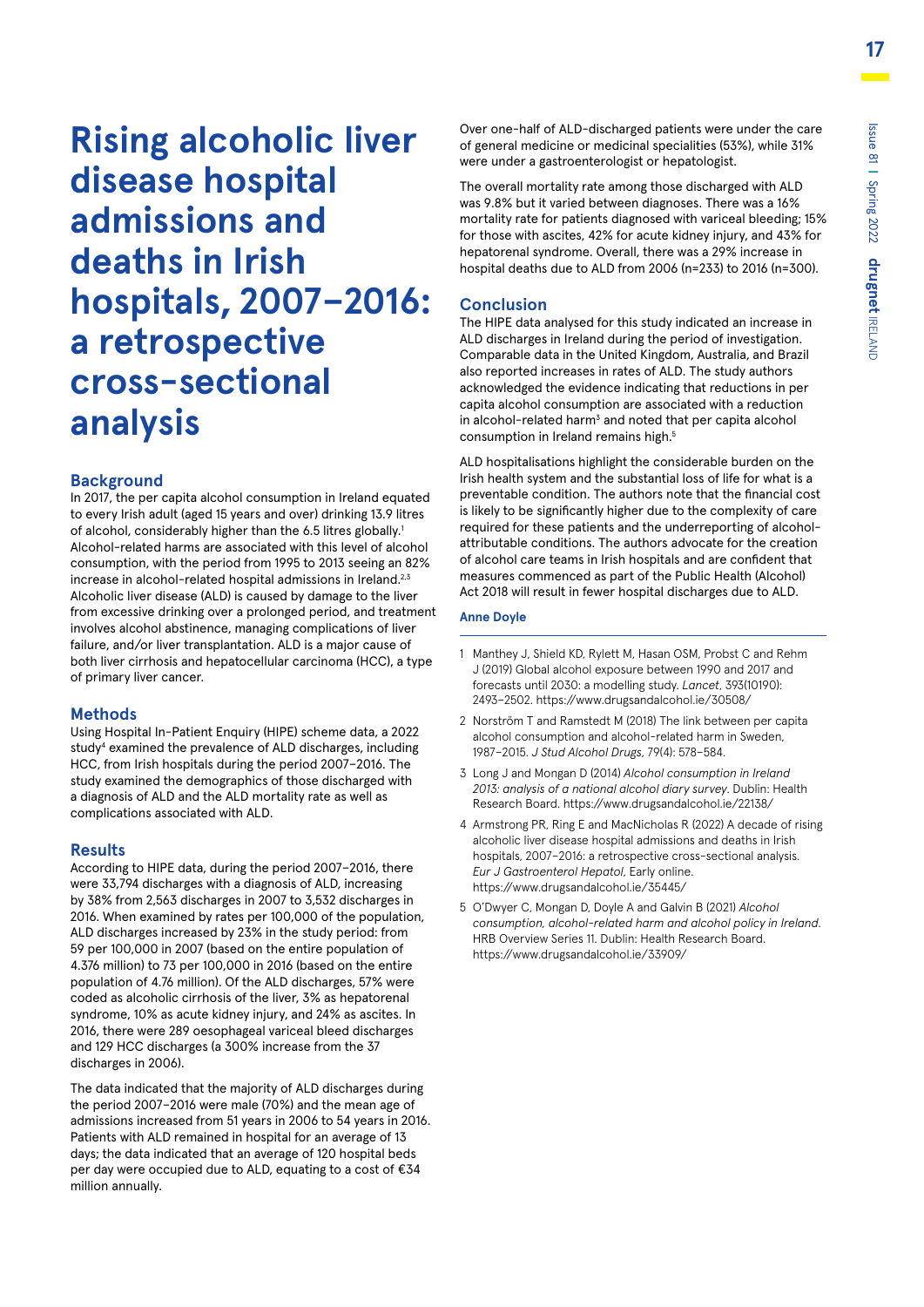# **Overview of case management related to work with people who use drugs**

#### **Background**

Internationally, case management (CM) was first adapted in the 1980s to work with people who use drugs; however, the concept had emerged first in the 1920s.<sup>1</sup> In 2010, the Health Service Executive (HSE) published the *National Drugs Rehabilitation Framework Document*, 2 in which CM was outlined as a key component. This framework was in response to the earlier policy document, *Report of the Working Group*  on Drugs Rehabilitation,<sup>3</sup> which recommended 'a framework through which service providers will ensure that individuals affected by drug misuse are offered a range of integrated options tailored to meet their needs and create for them an individual rehabilitation pathway' (p. 7).<sup>2</sup>

The framework document also supplied definitions of 'case management' and 'case manager' (p. 29):2

*Case management is the process of coordinating the care of a service user through a shared care plan and resolving any gaps and blocks that arise.*

*Case manager is the named person who has the formal lead role in the management of interagency communication and the provision of coordinated care for the service user in question.*

#### **Models of case management**

Six basic models of CM have been identified by Vanderplasschen *et al*. and as outlined by Nic Gabhainn *et al*.  $(p, 7):^{1,4}$ 

- **• The brokerage model:** Case managers act as 'brokers', assisting clients to identify their needs and gain access to other services or supports; generally, it involves a brief engagement with clients with only one or two meetings.
- **• Generalist models:** Case managers work with clients to identify needs and negotiate access to required services and supports; a longer-term and closer relationship with clients is developed over time.
- **• Assertive community treatment (ACT):** Case managers work in teams to help identify client needs and provide services directly to clients through assertive outreach.
- **• Intensive case management (ICM):** Case managers work on a more intensive, individual basis with clients and usually have a lower caseload; they identify needs, provide services directly and link clients with relevant services.
- **• The strengths perspective:** Case managers seek to empower the client to identify their own strengths to build on, rather than primarily focusing on correcting their deficits; this approach encourages the use of informal sources of support and help.

**• Clinical case management:** Case managers provide direct clinical input to clients and combine that with assistance in accessing other resources, particularly from the health and social care sector.

#### **Review of evidence**

In 2016, the Health Research Board (HRB) published a scoping review of the evidence from peer-reviewed non-experimental research on CM (2003-2013).<sup>4</sup> The review sought to answer three questions, which are briefly summarised below.

#### **1 What additional knowledge regarding the nature of case management can we gain from a review of recent nonexperimental research on the topic?**

The literature showed that there was an expectation that CM would achieve multiple objectives, many directly related to the client, such as reducing substance use and improving social and psychological issues to broader operational issues (e.g. improving service coordination). The review found that there were some key elements of CM that improved outcomes, including duration and intensity of the intervention and teambased CM, with the engagement of case managers identified as important in successful outcomes.

#### **2 What outcomes have been evaluated in the nonexperimental research literature?**

Almost all of the studies included (17/20) found evidence that CM improved outcomes for clients in at least one area. However, it was not definitive if the improved outcomes reported were directly related to CM or other factors which were outside the scope of the studies reported.

#### **3 What are the gaps in the non-experimental literature?**

One of the major gaps of the literature reviewed was in the identification of the specific aspects of CM that lead to improved outcomes. The number of types of outcomes evaluated in studies should be expanded to include quality-oflife perspectives from clients. To have a better understanding, CM would benefit from studies that examine different aspects of CM in different areas and for different client groups, with more rigorous or appropriate evaluation methods.

#### **Evaluation**

An external review of the shared framework of CM in the Cork/Kerry region was conducted in 2017.<sup>5</sup> This found that the model used in the region was a blend of several models which had evolved over a number of years. In general, participants were positive about CM, in particular in relation to consistency of care, reduction of work duplication, improved clarity, and standardisation of roles and paperwork. While optimal interagency working was identified as key to success, participants reported that it could be difficult to engage all relevant agencies, with 'missing partners' a theme that emerged throughout the study. Participants were divided on the benefits of the CM supervisor role that worked across all sectors, which was part of the project in the region. Other weaknesses reported were hierarchy, loss of professional identify, and burden of administration. While the participants reported that one of the benefits of CM was that it was client-centred, one of the limitations of the study was the limited involvement of service users in the evaluation.

#### **Suzi Lyons**

1 Vanderplasschen W, Wolf J, Rapp RC and Broekaert E (2007) Effectiveness of different models of case management for substance-abusing populations. *J Psychoactive Drugs,* 39(1): 81–95.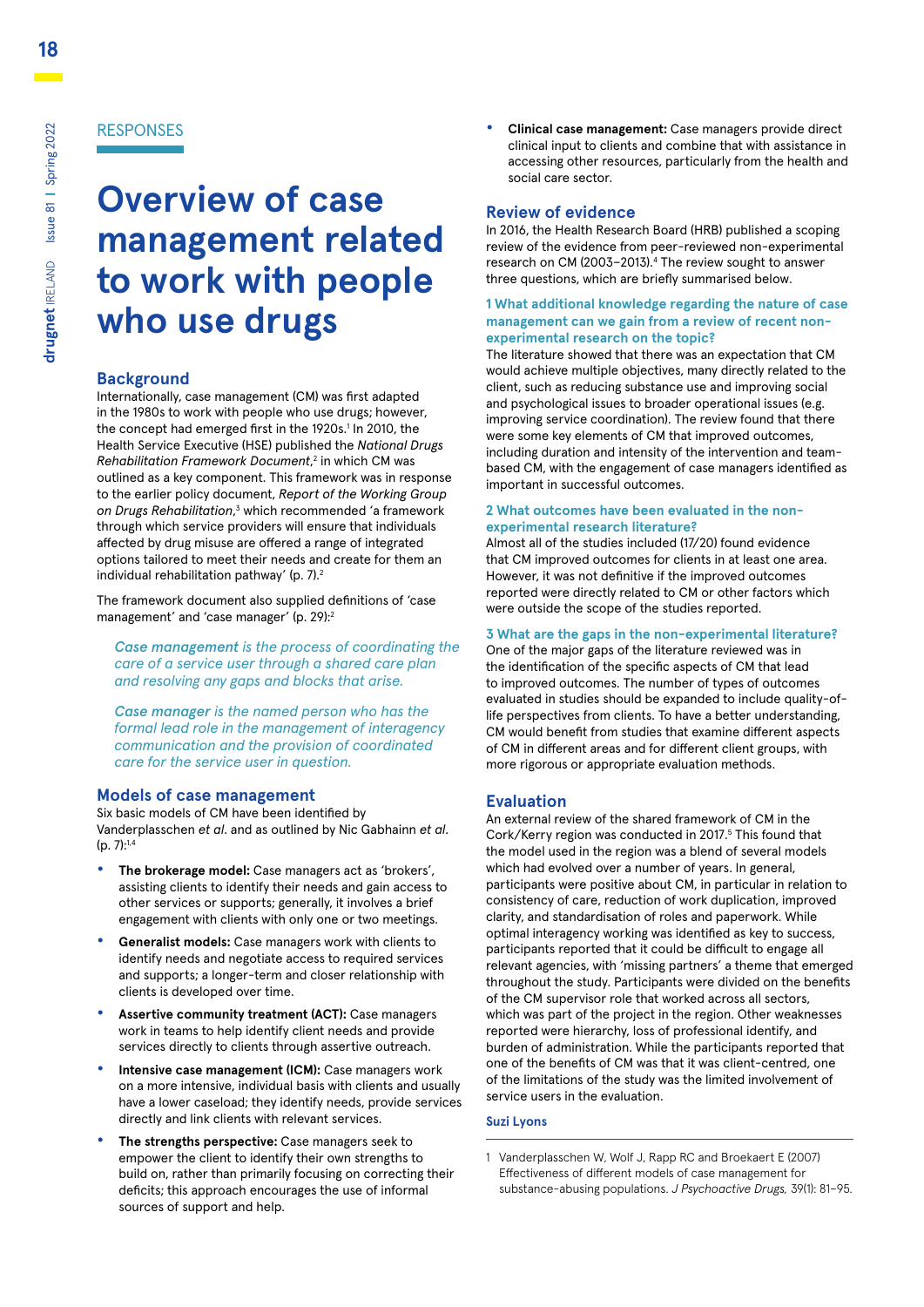### Overview of case management

continued

- 2 Doyle J and Ivanovic J (2010) *National Drugs Rehabilitation Framework Document.* Dublin: Health Service Executive. https://www.drugsandalcohol.ie/13502
- 3 Working Group on Drugs Rehabilitation (2007) *National drugs strategy 2001-2008: rehabilitation. Report of the Working Group on Drugs Rehabilitation*. Dublin: Department of Community, Rural and Gaeltacht Affairs. https://www.drugsandalcohol.ie/6267/

# **The experience of Chrysalis Drug Project in providing case management**

Chrysalis is a community drug and alcohol service which has been operating for almost 25 years in Dublin's north inner city.<sup>1,2</sup> The service has grown significantly since then, especially in more recent years; having started as a counselling service it has moved on to provide a range of other services. Its vision is that 'everyone living with problem substance use should be empowered to fulfil their full potential and have access to the same opportunities and rights as others'.<sup>3</sup>

Chrysalis has been incorporating case management (CM) into its work since 2007. Based as it is in Dublin city, many of the Chrysalis service users present with complex needs, addiction, mental health problems, homelessness, legal or family issues, for whom CM can be most effective. In 2019, Chrysalis extended this service to the service users of the newly set up Inclusion Health Hubs. Since then, it has extended the service to other agencies. It now also provides training on CM and the comprehensive needs assessment tool to other addiction services.

The experience of Chrysalis working with CM may be useful for other services, as it has embraced and successfully embedded the model into its work and expanded the service in recent years.

For more information on CM, see the article **'Overview of case management related to work with people who use drugs'** on **page 18.**

#### **The Chrysalis experience**

#### **Suitability of service users**

Chrysalis strives to ensure the service user is always at the centre of the process; however, its ethos is that participation must always be the choice of the service user. While CM can be most effective for service users with complex needs (addiction/legal/dual diagnosis/housing, etc.), not all service users will benefit from it, as they require a level of motivation

- 4 Nic Gabhainn S, D'Eath M, Keane M and Sixsmith JA (2016) *Scoping review of case management in the treatment of drug and alcohol misuse, 2003–2013*. HRB Drug and Alcohol Evidence Review 3. Dublin: Health Research Board. https://www.drugsandalcohol.ie/26681/
- 5 Ivers J-H and Barry J (2017) *An evaluation of a framework for case-management in the Cork/Kerry region.* Dublin: Trinity College Dublin. https://www.drugsandalcohol.ie/29012/

to make some changes in their life, to engage, and commit to the process. For example, they have to be active in all the associated processes, such as care planning and attending their appointments. For some service users, CM will not be appropriate at that point in time, but they are reassessed periodically for suitability, as their situation or motivation changes. However, when implemented properly, CM can often provide a service user with clarity and define a pathway for them to navigate the services they need in order to meet the objectives of their care plan.

#### **Role of case manager**

In the experience of Chrysalis, the case manager requires a high level of skill to ensure that the CM process is successful for both the service user and all the agencies involved. As CM is used to coordinate the service user's care plan across many services, the case manager needs to be able to coordinate, organise, advocate, build networks, and negotiate on behalf of their service users in order to progress their care plans. In this regard, the case manager must have the authority to build strong working relationships across all agencies, not just in health but also social services and justice. The term 'broker' is sometimes used in this context and does convey the need to 'put the pieces together'. The Chrysalis team acknowledges that to be an effective case manager involves much administration, IT skills, and time management. This combined workload can be considerable and, according to Chrysalis, the job functions better as a standalone post. This also ensures that the role of case manager is clearly delineated for other staff and service users.

#### **CM in other settings**

When providing CM in other settings, the Chrysalis team tries to get an understanding of the unique culture of the service, while the service user also needs to adapt to this new approach. Therefore, it can take a considerable amount of time to build up a relationship of trust with service users so they come to understand the role of the Chrysalis team, CM, and how the process could help them to progress. For Chrysalis, its work over time can help to improve the relationships between the service users and the staff in the clinic.

Even though CM has been operationalised in addiction services for a number of years, the team still finds that some services are not always clear on what CM entails, and/or the extent of the process, and/or is implemented slightly differently in different services. There can be uncertainty about the scope of the role of the case manager and how CM differs from key working, for example.

During the public health crisis of the Covid-19 pandemic, CM was impacted because of the public health restrictions on addiction services, which limited referral options for service users.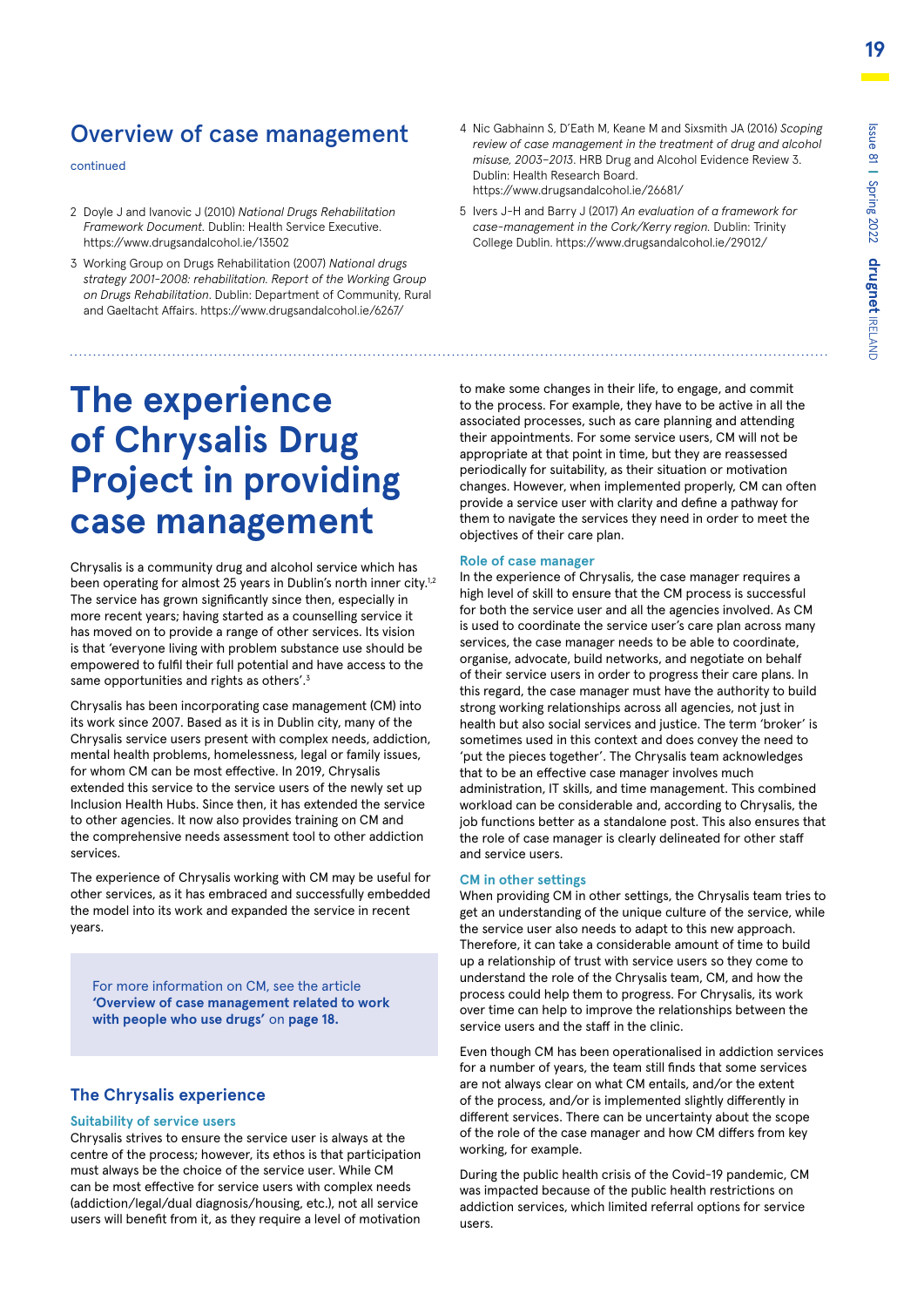### The experience of Chrysalis Drug Project in providing case management continued

#### **Challenges and streamlining**

If all services could share the same assessment tool, which would be securely available to all relevant staff, it would help to streamline the CM process for everyone. It would also be useful if the salary and scale of the case manager could be reviewed, given the high level of skill required. In addition, a formal certified and accredited training for CM for addiction services would allow project workers to upskill and also to ensure a standard level of competency of case managers across all addiction services.

#### **Final thoughts from Chrysalis team**

The Chrysalis team feels that CM has been successful for them as an organisation. It is an easy framework to follow: from assessment where the needs are identified to care planning where the responses required are identified, along with regular care planning review.<sup>4</sup>

One of the key values for Chrysalis as an organisation is to be person-centred; therefore, CM fits in with its ethos as person-centred, client-led, and always driven by the client's

# **Gender-specific services for women experiencing homelessness and addiction**

In September 2021, Merchants Quay Ireland (MQI) launched a briefing paper calling for governmental support to provide gender-specific services for women experiencing homelessness and addiction, entitled *A space of her own: the need for gender specific services for women in homelessness*  and addiction.<sup>1</sup> The briefing paper draws on the findings of a number of studies, in particular *Responding to women with complex needs who use substances*, which was published in 2020.2

#### **Policy context**

The needs of women who use drugs are included in Ireland's national drugs strategy under its second goal to 'minimise the harms caused by the use and misuse of substances and promote rehabilitation and recovery' (p. 33).<sup>3</sup> These were addressed specifically as part of the objective 'to attain better health and social outcomes for people who experience harm from substance misuse and meet their recovery and rehabilitation needs' (p. 33).<sup>3</sup> Furthermore, the Programme for Government launched in June 2020 reiterated the Government's commitment to address the needs of women who face barriers to accessing and sustaining addiction

needs. The voice of the service user is central to the care plan and CM is about empowerment and self-efficacy. CM is also about coordinating resources; when successful it is an example of interagency practice at its best. It involves linkage and brokerage and tapping into local and nationwide resources in response to the identified needs of the service user. A multidisciplinary team all working together in unison on an integrated care plan will have positive outcomes for the service user.

#### **Suzi Lyons**

- 1 Chrysalis Community Drug and Alcohol Team (2018) *Strategic plan 2019–21: treatment in partnership.* Dublin: Chrysalis Community Drug and Alcohol Team. Available online at: [https://chrysalisproject.ie/wp-content/uploads/2019/09/](https://chrysalisproject.ie/wp-content/uploads/2019/09/Strategic-Plan-Brochure-2018.pdf) [Strategic-Plan-Brochure-2018.pdf](https://chrysalisproject.ie/wp-content/uploads/2019/09/Strategic-Plan-Brochure-2018.pdf)
- 2 This article was based on discussions with Chrysalis CEO Passerose Mantoy and team leader Sarah McGillivary, with a contribution from Yvonne Byrne. For further information on Chrysalis, contact passerose@chrysalisdrugproject.org
- 3 For further information on the Chrysalis vision, visit: https://chrysalisproject.ie
- 4 For an example of an initial and comprehensive assessment protocol, see Cork and Kerry Drug and Alcohol Services (2017) *Case management manual 2015*. Cork: Cork and Kerry Drug and Alcohol Services. https://www.drugsandalcohol.ie/26727/

treatment, arising from an absence of childcare or the presence of domestic violence.4

Within this national policy context, MQI argues that to achieve better outcomes for women, services need policies that allow them to adapt their services to support female clients. Overall, there is a need to understand and invest in services that work for women.

#### **Complex needs**

Evidence cited in both publications illustrates the complex nature of the needs of women who experience homelessness and addiction. Among those issues identified in the reports are higher rates of mortality, sexual and intimate partner violence, HIV infection, trauma, and abuse than in the general female population. The impact of the Covid-19 pandemic has resulted in the further marginalisation of these women. Stigma, shame, and fear are among the many issues women in addiction and homelessness face, which also act as barriers to women's engagement and ongoing contact with practitioners and services. However, international evidence has found that gender-specific services can help women overcome these barriers.

#### **Gender-specific services**

The MQI briefing paper argues that there is a lack of specific services for women experiencing addiction and homelessness in Ireland. Moreover, there is a lack of gender sensitivity in the services that are available. The presence of men at these services can create an intimidating atmosphere for women who have experienced trauma. MQI argues that it is imperative that gender-responsive and trauma-informed services are provided for these vulnerable women. They need to reflect the complexities of these women's needs and provide flexible pathways into the services, with speedy access, integration of services, and inclusivity (p. 3).<sup>1</sup>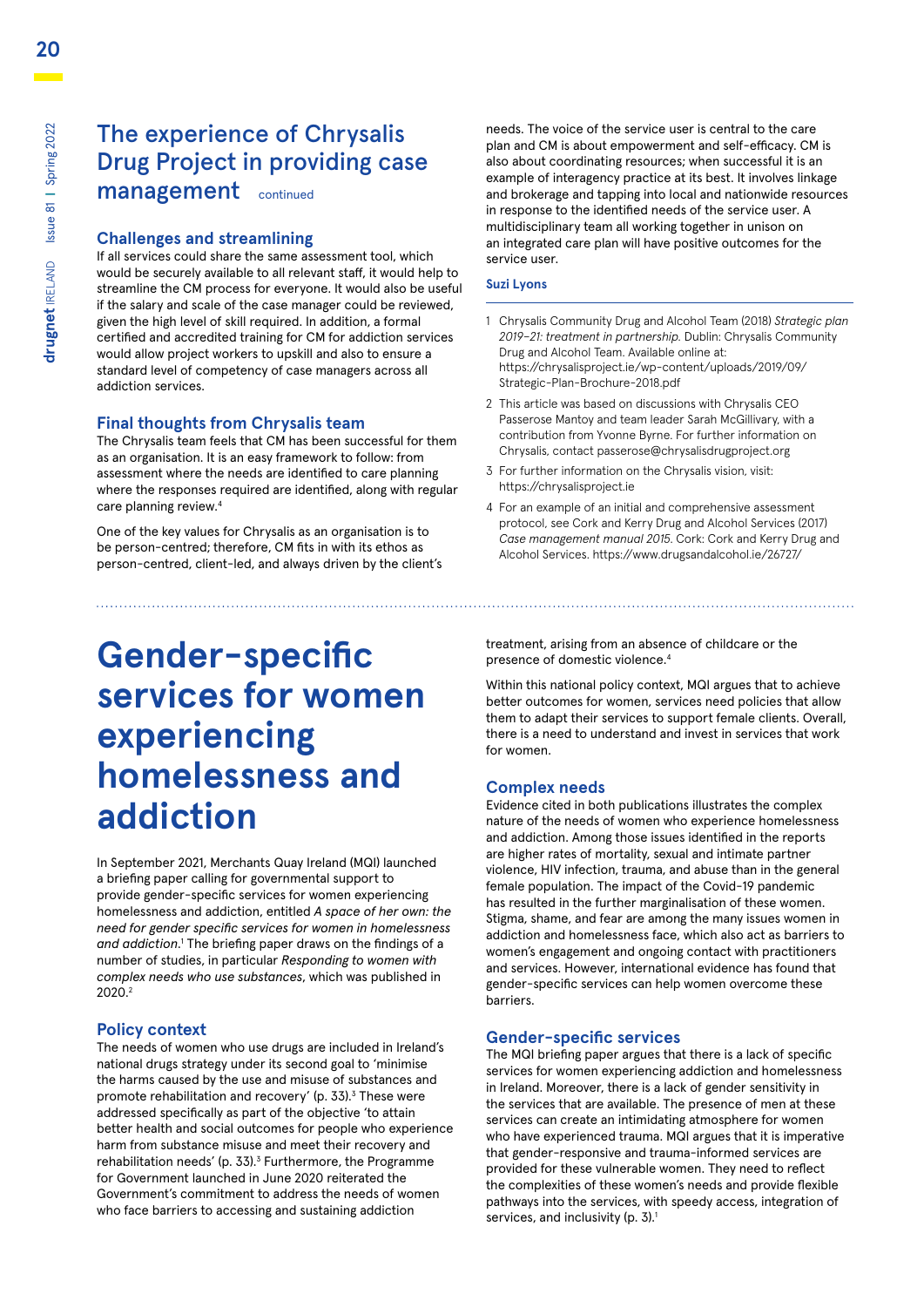# Gender-specific services continued

#### **MQI vision**

The briefing paper identifies five elements to MQI's vision for progress in this area.

- **•** That there would be services that recognise and respond to the unique and complex challenges faced by women in Ireland today. They would be delivered in a safe, supportive, and non-judgemental environment.
- **•** That services would be trauma-informed to allow women to address their complex needs. The services would be promoted in a female-friendly way to encourage more women to engage with the services earlier.
- **•** That there would be a low-threshold female-only wellbeing centre in Dublin. The centre would be holistic in its approach and would link in with other relevant services to support vulnerable women.
- **•** That staff would be trained and upskilled to work with and support vulnerable women who experience trauma, violence, and abuse.

**•** That further research would be carried out to explore the intersectionality of women's problematic substance use within an Irish context.

#### **Lucy Dillon**

- 1 Merchants Quay Ireland (2021) *A space of her own: the need for gender specific services for women experiencing homelessness and addiction.* Dublin: Merchants Quay Ireland. https://www.drugsandalcohol.ie/34831/
- 2 Morton S, Macdonald S and Christophers L (2020) *Responding to women with complex needs who use substances*. Dublin: University College Dublin. https://www.drugsandalcohol.ie/33443/
- 3 Department of Health (2017) *Reducing Harm, Supporting Recovery: a health-led response to drug and alcohol use in Ireland 2017–2025.* Dublin: Department of Health. https://www.drugsandalcohol.ie/27603/
- 4 Fianna Fáil, Fine Gael and the Green Party (2020) *Programme for Government: our shared future*. Dublin: Department of the Taoiseach. https://www.drugsandalcohol.ie/32212/

# **The needs of people who use drugs and are aged 40+ years**

People who use drugs (PWUD) and are aged 40 years or over experience particular challenges as a cohort. These include social isolation and exclusion as well as poorer physical and mental health outcomes.<sup>1</sup> The Ballyfermot Local Drug and Alcohol Task Force (BLDATF) commissioned a study on the needs of this cohort in their area of Dublin. Entitled *It's like we're the forgotten...: an exploration of the issues affecting older people in Ballyfermot who are experiencing problematic*  drug and alcohol use, it was published in March 2021.<sup>1</sup>

#### **Study context and aims**

Both Ireland's national drugs strategy and that of the European Union (EU) recognise the necessity of improving the response to the needs of older PWUD.<sup>2,3</sup> The European Monitoring Centre for Drugs and Drug Addiction (EMCDDA) notes that while this cohort is not a homogenous one, many of them began using heroin in the 1980s and 1990s and are now at high risk of a variety of serious conditions and will need health and social care interventions in the future.<sup>4</sup> With this in mind and recognising a need in the local area, BLDATF agreed three aims for their research:

- **•** To help build a supportive environment for older drug and alcohol users in the Ballyfermot community in partnership with key stakeholders
- **•** To research the needs of older drug and alcohol users in the community
- **•** To make recommendations on the development and strengthening of appropriate supports in partnership with other stakeholders.

#### **Methodology**

The research took a mixed methods approach. Interviews and focus groups were carried out with service providers and PWUD in this older age cohort. A limited literature review was carried out and data analysed from the Health Research Board's (HRB) National Drug Treatment Reporting System (NDTRS) and the Health Service Executive's (HSE) Central Treatment List for methadone maintenance. Most of this work was carried out before the onset of the Covid-19 pandemic, but a survey of community and statutory service providers was added to the research brief to explore the impact of the pandemic and Government restrictions on the services and service users.

#### **Findings**

#### **Barriers to accessing services**

The study identified barriers that PWUD faced when accessing services. Some related to service users' having 'entrenched behaviours resulting from lifelong experience of serious disadvantage to a variety of structural issues which made it more difficult for this group to access services easily and receive effective care in the setting best suited to their needs' (p. 22).1 These barriers included:

- **•** Service users often did not trust or had a poor relationship with service providers. This translated into a reluctance to engage with services and poor attendance at appointments.
- **•** Service users would prefer to be more discreet in their attendance at the methadone treatment clinic. The entrance to the Ballyfermot treatment clinic was described as being in a 'highly visible location', prohibiting discreet attendance at the service. Users did not like other members of their community being able to see them queuing for or entering the service. This was perceived to be stigmatising.
- **•** Linked to the previous finding, people on methadone maintenance felt particularly stigmatised by the wider community. This stigma impacts on their lives by 'perpetuating shame and isolation' (p. 23).1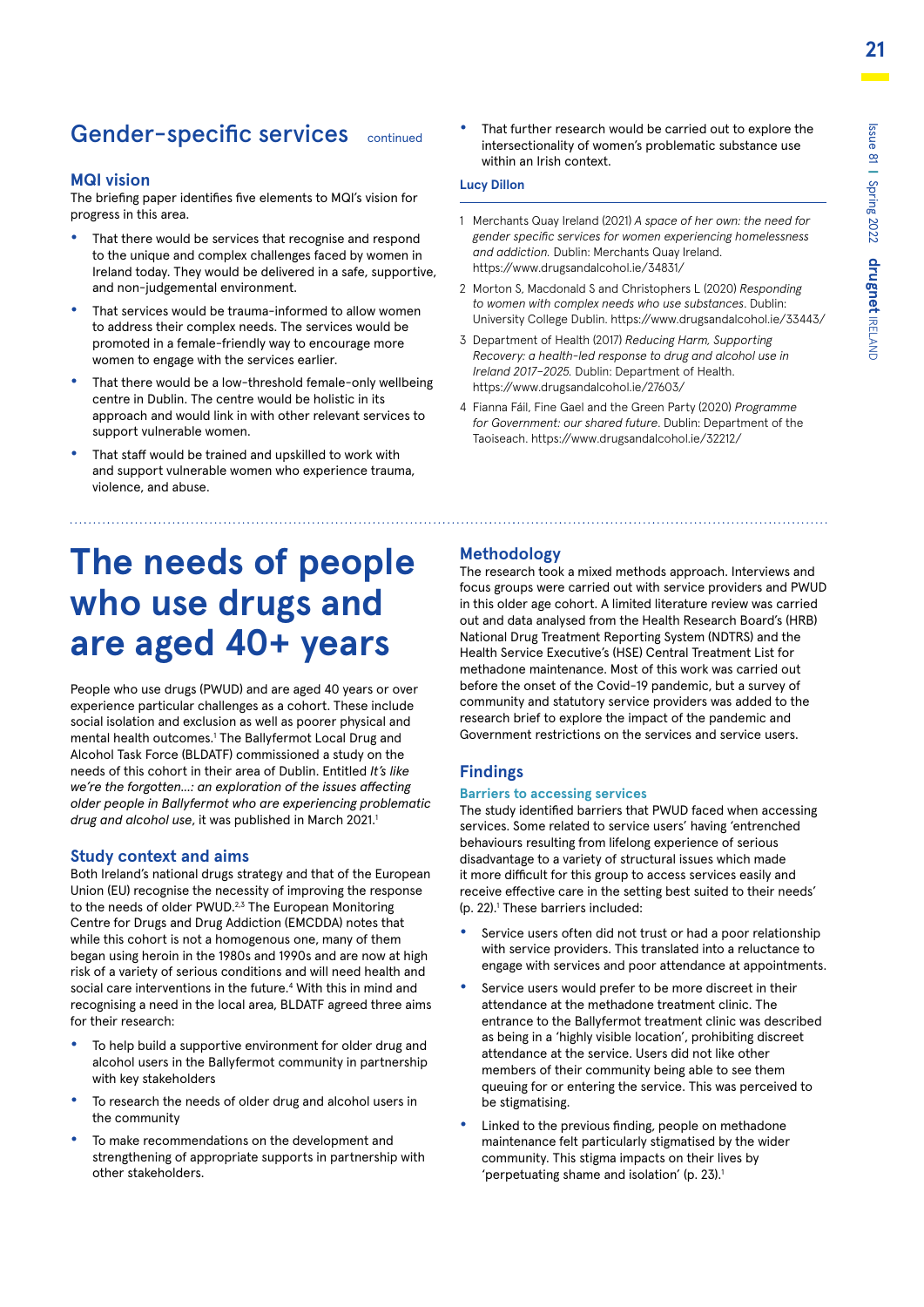### The needs of people who use drugs and are aged 40+ years

continued

- **•** Service providers and users reported an unconscious bias on the part of some health and social care professionals, which impacted the way in which they interact with clients. They have a negative bias towards older PWUD, in particular those on methadone maintenance, which affects their ability to be non-judgemental and deliver a quality service.
- **•** A recurring theme among community and statutory service providers was a lack of accurate information and knowledge among providers and users about the services available to older PWUD. There were also gaps in service providers' knowledge of the roles of various professionals in the system and how referral systems worked. This prevented PWUD from accessing the right services and experiencing continuity of care, for example.
- **•** There was agreement across both statutory and community service providers that there was a lack of joined-up working in Ballyfermot drug and alcohol services. It was perceived that there were 'too many different voices working in the sector and that this caused confusion and inefficiencies' (p. 26).<sup>1</sup> This was linked to a perception that given the confusion among services, users sometimes attended multiple projects at the same time. This resulted in duplication of resources and clients lacking a clear progression pathway.

#### **Additional services**

Service users and providers identified services that they would like to see in Ballyfermot, including:

- **•** A multipurpose day centre where PWUD can interact socially, access services, and be signposted to other interventions was top of the list. The space would provide a 'hub in which people could access health and social care services in, including preventative health care and screening services' (p. 31).<sup>1</sup>
- **•** A space in which people who were on methadone maintenance could stabilise and reduce their 'double dosing' (p. 32)<sup>1</sup> where they took their methadone dose and additional drugs.
- **•** Improved access to HSE services for those experiencing dual diagnosis. PWUD wanted access to addiction and mental health services at the same time rather than 'falling between the gaps' (p. 32).<sup>1</sup>
- **•** Peer mentoring in the community-based services.
- **•** Extended hours for those services that are already established in Ballyfermot.
- **•** A bus service to provide lifts back to the city centre for those who are accessing services in the Ballyfermot area but have hostel accommodation in the city centre. While the ideal solution would be that they could be housed in Ballyfermot, in the meantime the bus service would reduce their vulnerability and support their access to services.

#### **Concluding comment**

The report provides BLDATF with a set of recommendations covering a range of themes, including the barriers to accessing supports; how programmes in the area could better meet the needs of older PWUD; how interagency and joint working practices could be improved; and what resources are required to improve the physical and mental health for this age cohort. While these findings are targeted at BLDATF, they are likely to be of interest to those working in other task force areas.

#### **Lucy Dillon**

- 1 Deane A (2021) *It's like we're the forgotten...: an exploration of the issues affecting older people in Ballyfermot who are experiencing problematic drug and alcohol use.* Dublin: Ballyfermot Local Drug and Alcohol Task Force. https://www.drugsandalcohol.ie/35208/
- 2 Department of Health (2017) *Reducing Harm, Supporting Recovery: a health-led response to drug and alcohol use in Ireland 2017–2025.* Dublin: Department of Health. https://www.drugsandalcohol.ie/27603/
- 3 Council of the European Union (2020) *EU drugs strategy 2021– 2025.* Brussels: Council of the European Union. https://www.drugsandalcohol.ie/33750/
- 4 European Monitoring Centre for Drugs and Drug Addiction (2017) *Health and social responses to drug problems: a European guide.*  Luxembourg: Publications Office of the European Union. https://www.drugsandalcohol.ie/28040/

# **Merchants Quay Ireland annual review, 2020**

Merchants Quay Ireland (MQI) is a national voluntary agency providing services for homeless people and those that use drugs. There are 22 MQI locations in 12 counties in the Republic of Ireland (see Figure 1). MQI aims to offer accessible, high-quality, and effective services to people dealing with homelessness and addiction in order to meet their complex needs in a non-judgemental and compassionate way. This article highlights services provided by MQI to people who use drugs in Ireland in 2020.<sup>1</sup>

#### **Harm reduction services**

#### **Harm Reduction Service, Riverbank Centre, Dublin** In 2020, some 36,180 clients visited MQI needle exchange and harm reduction services in the Riverbank Centre in Dublin;

3,369 of these clients were unique. When compared with 2019, MQI saw an increase of over 10% in the numbers of clients engaging in the needle exchange service.

#### **Substance use case workers**

MQI substance use case workers support people addressing their substance use, including exploring treatment options for detox and rehabilitation. This support is carried out by phone and on a one-to-one basis. In 2020, some 129 clients were supported. Of these 129 clients, 38% were young people aged 18–24 years.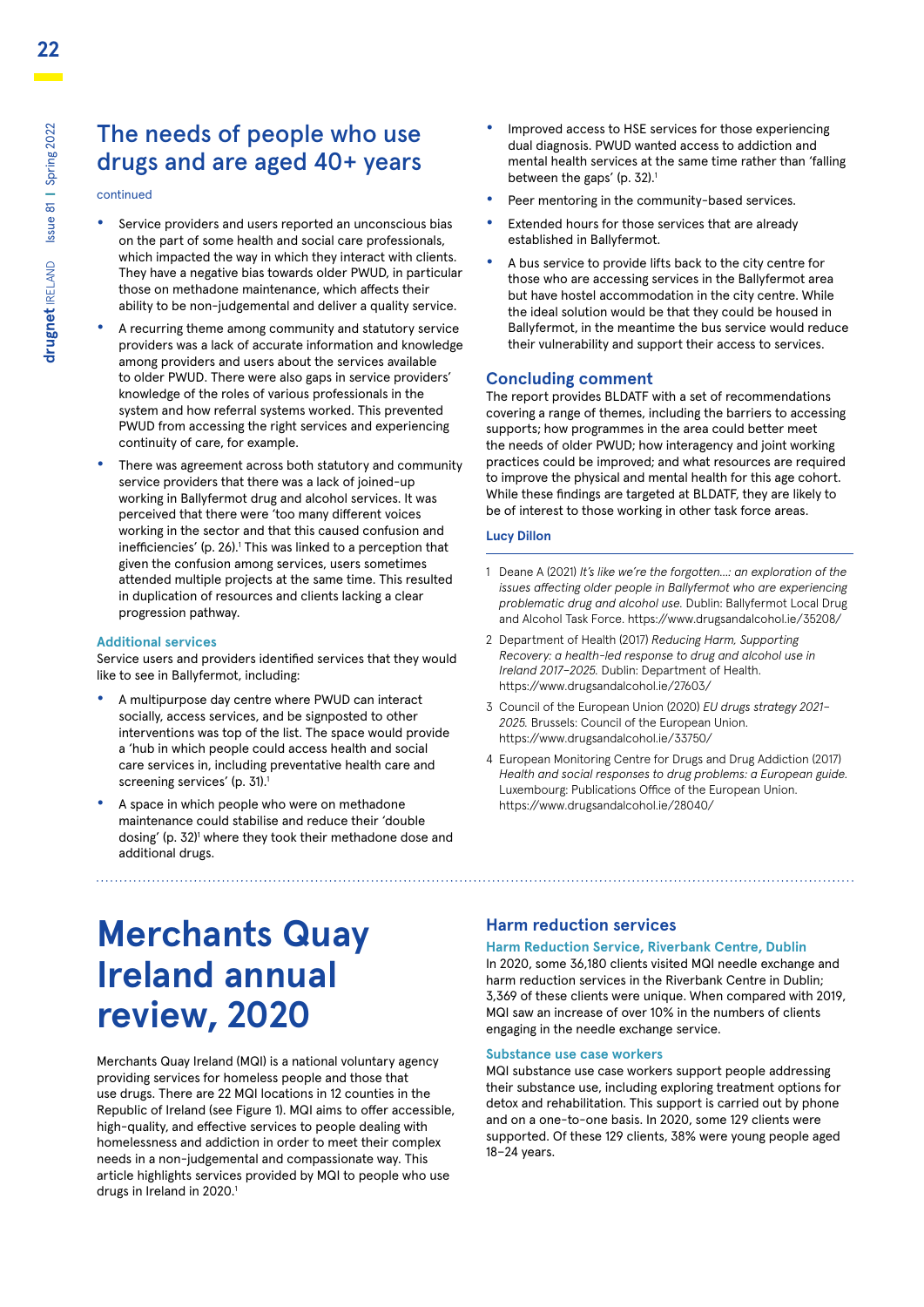# Merchants Quay Ireland annual

review, 2020 continued



Source: MQI annual review, 2017

(1) Dublin; (2) Co. Wicklow; (3) St Francis Farm, Co. Carlow; (4) Cork Prison; (5) Limerick Prison; (6) Co. Offaly; (7) Co. Westmeath; (8) Portlaoise, Co. Laois; (9) Co. Longford; (10) Castlerea Prison, Co. Roscommon; (11) Loughran House, Co. Cavan; (12) Leixlip, Co. Kildare.

**Figure 1: MQI locations in the Republic of Ireland**

#### **Opioid substitution therapy**

In 2020, MQI witnessed a steady increase in clients availing of opioid substitution therapy (OST) compared with 2019. The number of people receiving OST in 2020 was 483 unique clients and access to this treatment was believed to be significantly increased due to the reduced waiting times as a result of the Covid-19 pandemic.

#### **Opioid drug reversal with naloxone**

Along with partners in the Health Service Executive, the National Family Support Network, and the Ana Liffey Drug Project, MQI was front and centre in the national rollout of the Naloxone Demonstration Project in 2015. Naloxone is an antidote for opioid overdose that reverses the depressant effects of opioids such as heroin. Throughout 2020, some 263 unique clients were prescribed naloxone, with 318 kits provided. In 2020, some 281 clients also completed training, with 353 sessions provided by staff. In addition, 488 safer injecting interventions were undertaken.

#### **Community detox**

In 2020, some 18 unique clients accessed the MQI Community Detox in the Riverbank Centre, with 14 people accessing benzodiazepine services and four people receiving alcohol detox. People accessing this treatment were supported by a substance use case worker.

#### **Harm Reduction Outreach Team**

MQI has a Harm Reduction Outreach Team that provides harm reduction interventions. Services provided include needle exchange, safer injecting information, and naloxone training. The team also supports clients by referring them to other services such as medical, housing, and mental health. In addition, the team aims to build relationships with clients who are service-resistant and to support them overcome the barriers they face in order to engage with mainstream services. In 2020, this team supported 714 unique clients through 2,744 interventions.

#### **North East Drug and Alcohol Service**

This service provides harm reduction supports to active substance users in the North East region in partnership with a wide range of local agencies. In 2020, one MQI staff member worked three days a week in this service and provided needle exchange, safer injecting advice, signposting, and advocacy interventions to individuals in active addiction. Between January and August 2020, some 24 clients were supported.

#### **Midlands services**

#### **Drug and Alcohol Treatment Supports Project**

MQI's Drug and Alcohol Treatment Supports (DATS) team provides a community-based drug and alcohol treatment support service for individuals over 18 years of age and their families in the Midlands area (Counties Longford, Westmeath, Laois, and Offaly). Services provided include an outreachbased crisis support service, mobile harm reduction, needle and syringe exchange, rehabilitation, a community employment scheme, aftercare supports, and support for families affected by substance use. In 2020, some 1,298 unique clients were supported through 36,181 interventions. Of these individuals, family support was provided to 119 people, with 1,153 interventions.

#### **Recovery services**

#### **St Francis Farm and High Park**

The St Francis Farm (SFF) Rehabilitation Service offers a 13-bed therapeutic facility with a 14-week rehabilitation programme set on a working farm in Tullow, Co. Carlow. At SFF, MQI provides a safe environment where service users can explore the reasons for their drug use, adjust to life without drugs, learn effective coping mechanisms, and make positive choices about their future. The 10-bed residential detoxification service at SFF delivers methadone and combined methadone/ benzodiazepine detoxes for both men and women.

At High Park, Drumcondra, Dublin, MQI operates a 14-week residential programme in a 13-bed facility. The emphasis is on assisting clients to gain insight into the issues that underpin their problematic drug use and on developing practical measures to prevent relapse, remain drug-free, and sustain recovery.

There was a total of 891 referrals to MQI recovery services in 2020. All 891 people referred to the services received ongoing contact and support through phone or video. There were 517 assessments carried out, with 137 admissions and 115 completions during 2020. Covid-19 risk reduction measures resulted in residential capacity being reduced. Groups were brought in together where possible and tested for Covid-19 prior to admission.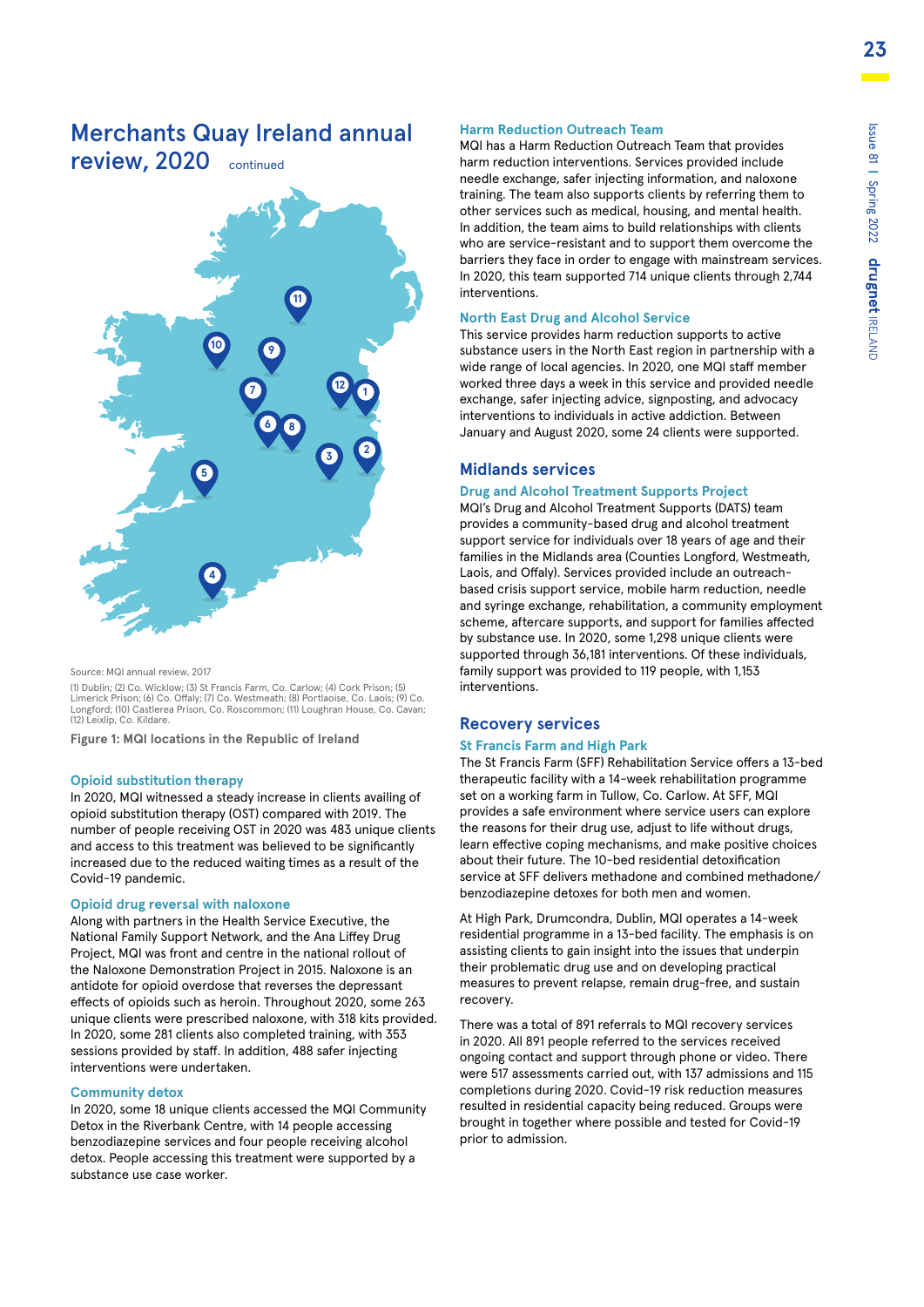**drugnet** IRELAND Issue 81 **|** Spring 2022

**drugnet** IRELAND Issue 81 | Spring 2022

### Merchants Quay Ireland annual review, 2020 continued

#### **Prison-based services**

#### **Addiction Counselling Service and Mountjoy Drug Treatment Programme**

MQI, in partnership with the Irish Prison Service, delivers a national prison-based Addiction Counselling Service (ACS) aimed at prisoners with drug and alcohol problems in 11 Irish prisons. This service provides structured assessments, one-toone counselling, therapeutic group work, and multidisciplinary care, in addition to release-planning interventions with clearly defined treatment plans and goals. Services offered include:

- **•** Brief interventions
- **•** Motivational interviewing and motivational enhancement therapy
- **•** A 12-step facilitation programme
- **•** Relapse prevention and overdose reduction
- **•** Cognitive behavioural therapy
- **•** Harm reduction approaches
- **•** Individual care planning and release planning.

In 2020, MQI counselling staff saw a total of 1,948 unique clients, with on average 1,187 monthly interventions.

#### **Seán Millar**

1 Merchants Quay Ireland (2021) *Merchants Quay Ireland annual review 2020.* Dublin: Merchants Quay Ireland. https://www.drugsandalcohol.ie/34984/

# **Ana Liffey Drug Project annual report, 2020**

The Ana Liffey Drug Project (ALDP) is a 'low-threshold, harm reduction' project working with people who are actively using drugs and experiencing associated problems. ALDP has been offering harm reduction services to people in the north innercity area of Dublin since 1982, from premises at Middle Abbey Street. ALDP offers a wide variety of low-threshold, harm reduction services that provide pathways for people who use drugs out of their current circumstance, including addiction and homelessness.

The services offered in Dublin include:

- **•** Open access
- **•** Assertive outreach
- **•** Needle and syringe programme
- **•** Medical services
- **•** Stabilisation group
- **•** Detox group
- **•** Harm reduction group
- **•** Treatment options group
- **•** Assessment for residential treatment
- **•** Key working and case management
- **•** Prison in-reach.

#### **Midwest region**

The ALDP Midwest region provides harm reduction services in Limerick city and three counties to people affected by problematic substance use, their families, and the wider community. The counties served are Limerick, Clare, and North Tipperary. The ALDP Online and Digital Services team also

offers support and information to the general public and to people who use drugs, as well as to other agencies that work with people with problematic drug use.

#### **Annual report**

The ALDP annual report for 2020 was published in 2021.<sup>1</sup> The report noted that, in 2020, some 1,921 people accessing Dublin services received Covid-19-specific interventions. These included being provided with Covid-19 information, education, supplies, and transport to testing and isolation accommodation. Some 328 people living in private emergency accommodation received assessments and brief interventions, while 32 people residing in accommodation provided by nongovernmental organisations (NGOs) received assessments and brief interventions. A further 198 people received case management, while 81 subjects accessed the ALDP needle and syringe programme.

In the Midwest region, 280 people received key working and psychosocial supports from ALDP in 2020. In addition, supported by the Health Service Executive and the Mid-Western Regional Drug and Alcohol Task Force, ALDP became the only provider of a needle-exchange programme in Limerick and much of the Midwest in 2020. Working throughout the year, during the three waves of Covid-19, ALDP met clients faceto-face, with 340 people accessing Midwest region needleexchange services in 2020.

#### **Seán Millar**

1 Ana Liffey Drug Project (2021) *Ana Liffey Drug Project annual report 2020*. Dublin: Ana Liffey Drug Project. https://www.drugsandalcohol.ie/35046/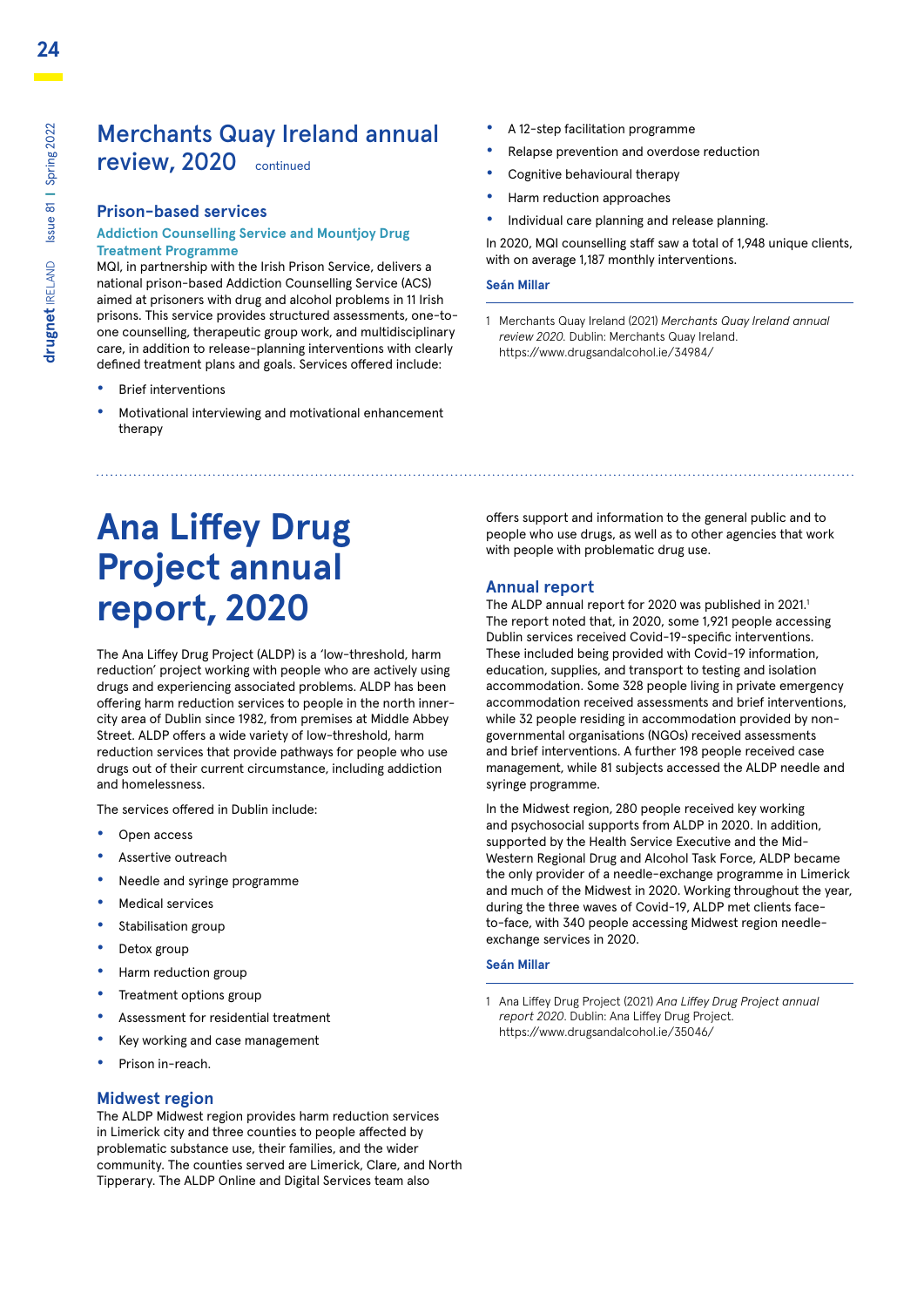#### **National Drugs Library**

#### **UPDATES**

# **Recent publications**

#### **RESPONSES**

**The impact of COVID-19 on health care professionals who are exposed to drug-related deaths while supporting clients experiencing addiction**

O'Callaghan D and Lambert S (2022) *Journal of Substance Abuse Treatment*, Early online.

https://www.drugsandalcohol.ie/35544/

This paper explores the impact of the COVID-19 pandemic on health care professionals who support clients experiencing addiction.

This paper highlights some areas of concern to address for future service delivery and presents opportunities to future-proof services as the world moves toward hybrid models of working. The inflexibility of service provision during the pandemic and the digital divide due to public health measures pushed marginalized groups further into the margins, with significant implications for practitioner occupational well-being due to feelings of anxiety, powerlessness, and concern for mortality of clients. This study collects a broad scope of experiences across disciplines in health care and demonstrates how professionals navigated unprecedented circumstances.

#### **A systematized review of drug-checking and related considerations for implementation as a harm reduction intervention**

Giulini F, Keenan E, Killeen N and Ivers J-H (2022) *Journal of Psychoactive Drugs*, Early online. https://www.drugsandalcohol.ie/35539/

A systematized review of the literature regarding drug checking (DC) methods and testing locations, advantages and disadvantages, and legal frameworks with an emphasis on HR [harm reduction] was conducted referencing PRISMA guidelines.

The results suggest using multiple drug checking methods to be most beneficial. Further, DCS [drug-checking services] and the personalized interventions they provide can positively influence behavior change, minimize harm, and reduce mortality. DCS are a viable public health intervention that requires cross-sector support beyond the legal frameworks and testing methods. Services will need to be tailored to meet the needs of their chosen setting, local drug market, and target audience.

#### **PREVALENCE AND CURRENT SITUATION**

#### **Quality improvement within a mental health setting: alcohol detoxification**

Doody E, Malone A, Gallagher B, Hopkins K, Weir D, Nolan M, Kowalska-Beda P and Naughton M (2022) *Irish Medical Journal*, 115(1): 516–524.

https://www.drugsandalcohol.ie/35530/

We describe a clinical audit on alcohol detoxification using NICE clinical guidelines as a comparable standard.

The results of this audit indicate that adherence to defined clinical standards within this mental health service exceeds that of the benchmark POMH-UK [Prescribing Observatory for Mental Health-UK] data. The effectiveness of electronic patient records in improving adherence to set clinical standards, specifically in relation to documentation of clinical parameters is evident. The report also confirms continued improved results with each audit cycle within the service.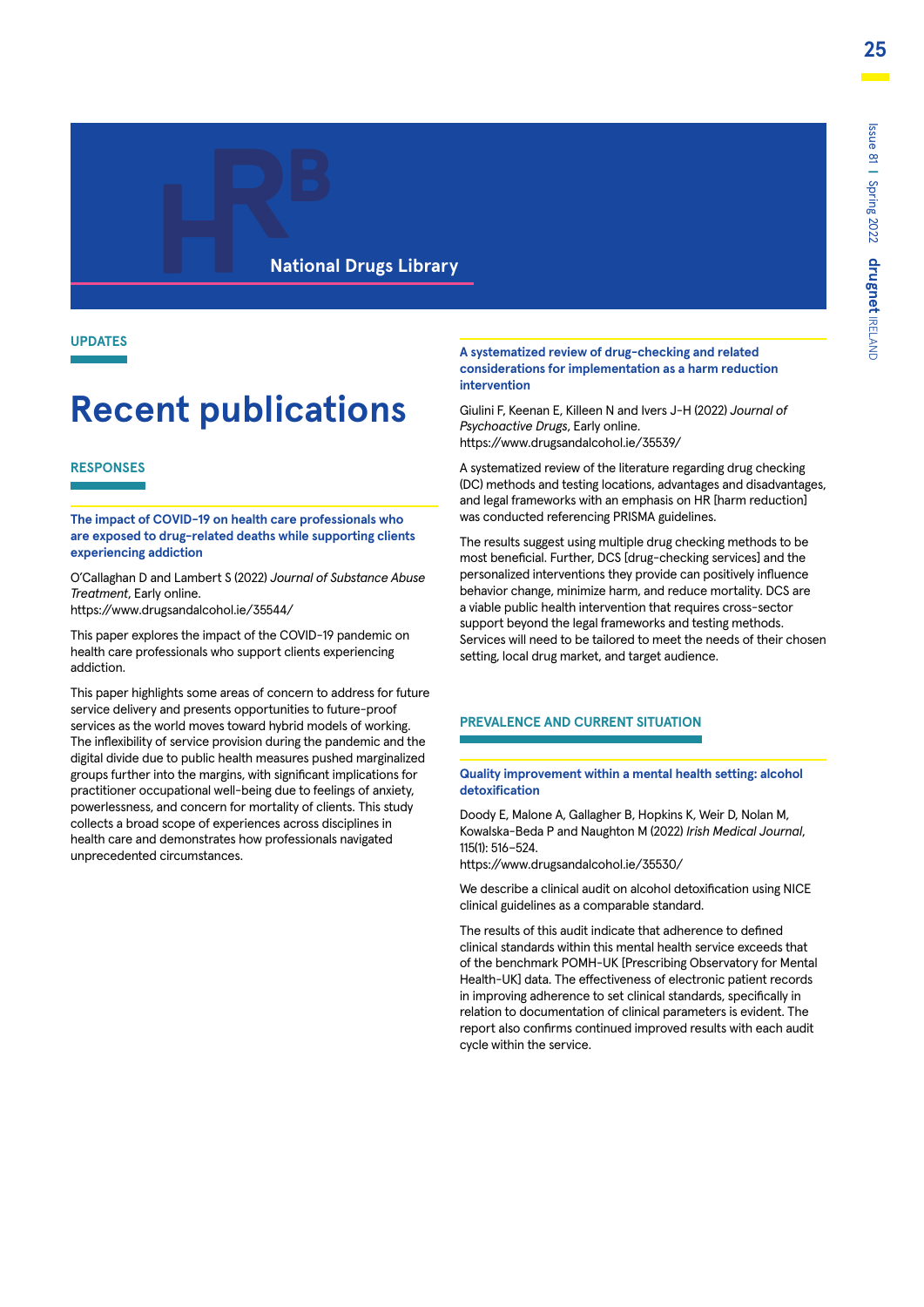### Recent publications continued

#### **Opioid and analgesic utilization in Ireland in 2000 and 2015: a repeated cross-sectional study**

Moriarty F, Bennett K and Fahey T (2022) *Pharmacology Research & Perspectives*, 10(1): e00899.

https://www.drugsandalcohol.ie/35446/

This study aims to characterize changes in opioid and other analgesic prescribing in Ireland over a 15-year period (2000- 2015). This is a repeated cross-sectional study of administrative pharmacy claims data in 2000 and 2015. Individuals of all ages in Ireland's Eastern Health Board region who were eligible for the General Medical Services (GMS) scheme were included. This scheme covers 40% of the population, mostly those on lower incomes and older people.

The primary outcome was dispensing of opioids, both prevalence of any use and rate per 1000 GMS eligible population (standardized to the 2015 population). Increased prescribing of opioids, particularly strong opioids, between 2000 and 2015 is evident in Ireland. This is concerning due to the potential for misuse, and opioid-related morbidity/mortality.

**A decade of rising alcoholic liver disease hospital admissions and deaths in Irish hospitals, 2007-2016: a retrospective crosssectional analysis**

Armstrong PR, Ring E and MacNicholas R (2022) *European Journal of Gastroenterology & Hepatology*, Early online. https://www.drugsandalcohol.ie/35445/

The aim of the study was to identify the epidemiological profile, temporal trends, development of complications and mortality arising from inpatient care episodes linked to ALD in Ireland from 2007 to 2016.

Ireland is seeing a rise in ALD-related hospital admissions and deaths, including HCC [hepatocellular carcinoma] which increased three-fold. ALD is a preventable disease, and public health interventions are of proven benefit and required to reverse this trend.

#### **Sales of over-the-counter products containing codeine in 31 countries, 2013-2019: a retrospective observational study**

Richards GC, Aronson JK, MacKenna B, Goldacre B, Hobbs FDR and Heneghan C (2022) *Drug Safety,* 45: 237–247. https://www.drugsandalcohol.ie/35572/

This study aimed to assess national sales and expenditure trends of over-the-counter codeine-containing products purchased in countries with available data over 6 years.

In many parts of the world, substantial numbers of people may be purchasing and consuming codeine in over-the-counter products. Clinicians should ask patients about their use of over-the-counter products, and public health measures are required to improve the collection of sales data and the safety of such products.

#### **Profiling third-level student mental health: findings from My World Survey 2**

Mahon C, Fitzgerald A, O'Reilly A and Dooley B (2022) *Irish Journal of Psychological Medicine*, Early online. https://www.drugsandalcohol.ie/35502/

This study aimed to identify risk and protective factors for mental health across student cohorts to guide mental health provision.

In this sample of students, undergraduates, especially those attending Institutes of Technology, were at increased risk of mental health difficulties. Findings suggest the need to tailor interventions to meet cohort needs, and consider the differing vulnerabilities and strengths across student cohorts. Due to limitations of this study, such as selection bias, further research is warranted.

#### **Comparing characteristics of suicide to non-suicide drug poisoning deaths, by sex, in Ireland**

Lynn E, Cousins G, Lyons S and Bennett KE (2022) *Journal of Affective Disorders*, 306: 80–89. https://www.drugsandalcohol.ie/35890/

This study aims to assist in understanding how individual and social contextual factors, and specific drugs, influence risk of suicide compared to non-suicide drug poisoning deaths, and how this differs by sex.

Ongoing monitoring for signs of suicidal intent in individuals with mental illness, chronic pain, overdose, and/or prescribed mental health medications may identify individuals in need of additional intervention.

#### **A scoping review of the health impact of the Covid-19 pandemic on persons experiencing homelessness in North America and Europe**

Corey J, Lyons J, O'Carroll A, Stafford R and Ivers J-H (2022) *International Journal of Environmental Research and Public Health*, 19(6): 3219. https://www.drugsandalcohol.ie/35804/

This scoping review aimed to explore the impacts of the COVID-19 pandemic on the health and well-being of persons experiencing homelessness (PEH) in North America and Europe.

Numerous health impacts of the pandemic on PEH were identified, including SARS-CoV-2 infection, morbidity, mortality, and hospitalisation, fear of infection, access to housing, hygiene, PPE [personal protective equipment], food, as well as mental health, substance use, other health-related outcomes and treatment services. Gaps in the literature relating to persons using alcohol, access to mental health support, and violence were also identified. Implications for future research are discussed.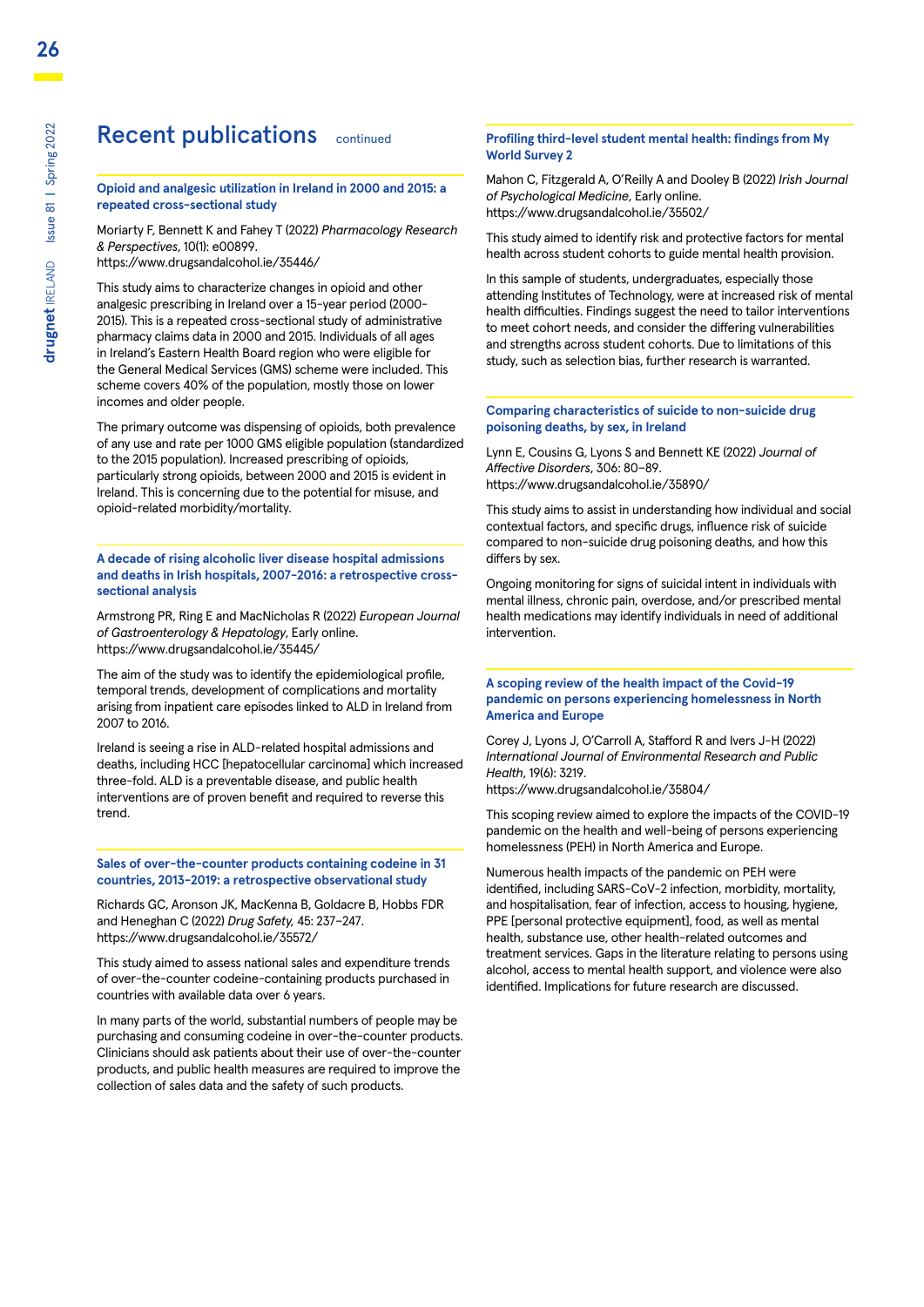### Recent publications continued

#### **What motivates students to decrease or cease substance use?: a scoping review**

Dockray S, Whelan E, Dick S, Davoren M, Heavin C, Linehan C and Byrne M (2022) *Irish Journal of Psychological Medicine*, Early online.

https://www.drugsandalcohol.ie/35772/

The aim of this scoping review was to determine factors that contribute to student motivations to reduce or stop their use of illicit substances, and to elaborate on factors that may be pertinent for student-focused behaviour change interventions for substance use.

Few studies have examined motivations of third-level education students to decrease or cease substance use. Promising avenues for research on motivations to change substance use behaviour include the social contextual factors, perceived effects on social relationships, and actions of friends and family to prompt contemplations of change.

**Associations between mental health, alcohol consumption and drinking motives during COVID-19 second lockdown in Ireland**

Carbia C, García-Cabrerizo R, Cryan JF and Dinan TG (2022) *Alcohol and Alcoholism*, 57(2): 211–218. https://www.drugsandalcohol.ie/35897/

The objective of this study was to characterize changes in alcohol use during lockdown in Ireland and associations with drinking motives and psychopathological symptoms.

Older adults who drink to cope – mainly with depression symptomatology – are an important at-risk population, in line with predictions from alcohol self-medication frameworks. Future research is needed to incorporate strategies into the public mental health ecosystem.

#### **Hospital initiation of benzodiazepines and Z-drugs in older adults and discontinuation in primary care**

Coll S, Walsh ME, Fahey T and Moriarty F (2022) *Research in Social & Administrative Pharmacy*, 18(4): 2670–2674. https://www.drugsandalcohol.ie/35931/

This study aims to examine factors associated with continuation of hospital-initiated benzodiazepine receptor agonists (BZRAs) among adults aged ≥65 years, specifically instructions on hospital discharge summaries.

Improved communication to GPs after hospital discharge may be important in avoiding long-term BZRA use.

#### **Emergency department utilisation by homeless children in Dublin, Ireland: a retrospective review**

O'Brien N, Quinn N, Joyce B, Bedford H and Crushell E (2022) *BMJ Paediatrics Open*, 6(1): e001368. https://www.drugsandalcohol.ie/35896/

A retrospective review was performed of homeless children attending a paediatric emergency department in Dublin, Ireland, from 1 January 2017 to 31 December 2020. Despite increasing prevalence, European family homelessness remains underresearched.

Infants, Irish Travellers, Roma and black ethnicities were overrepresented in homeless presentations. Homeless children had increased reliance on emergency services for primary healthcare needs.

#### **One year of psychiatric presentations to a hospital emergency department during COVID-19**

Hartnett Y, Alshurafa K, McAndrew J, *et al*. (2022) *Irish Journal of Psychological Medicine*, Early online. https://www.drugsandalcohol.ie/35915/

This study aims to examine the impact of the first full year of the COVID-19 pandemic and its associated restrictions on the volume and nature of psychiatric presentations to an emergency department (ED) in a large academic hospital.

Psychiatric presentations to the ED have increased during the first year of the COVID-19 pandemic in contrast to a decrease in presentations for other medical specialties, with this increase being driven by out-of-hours presentations. The fourfold increase in presentations of young people below the age of 18 years to the ED with mental health difficulties is an important finding and suggests a disproportionate burden of psychological strain placed on this group during the pandemic.

#### **Suicidal ideation and behaviors among Irish Travellers presenting for emergency care**

Tanner B and Doherty AM (2022) *Crisis*, 43(2): 149–156. https://www.drugsandalcohol.ie/35774/

This study aimed to establish the prevalence and correlates of suicidal ideation (SI) and self-harm (SH) among Irish Travellers.

Travellers were more commonly diagnosed with depression or substance abuse, referred from critical care, and transferred for inpatient psychiatric treatment. Limitations include the use of retrospective data from a service activity database rather than clinical information collected prospectively. There are significant differences in patterns of suicidal behaviors between Irish Travellers and the general population. Further research is required to understand and address the high rates of suicidal behaviors in this population.